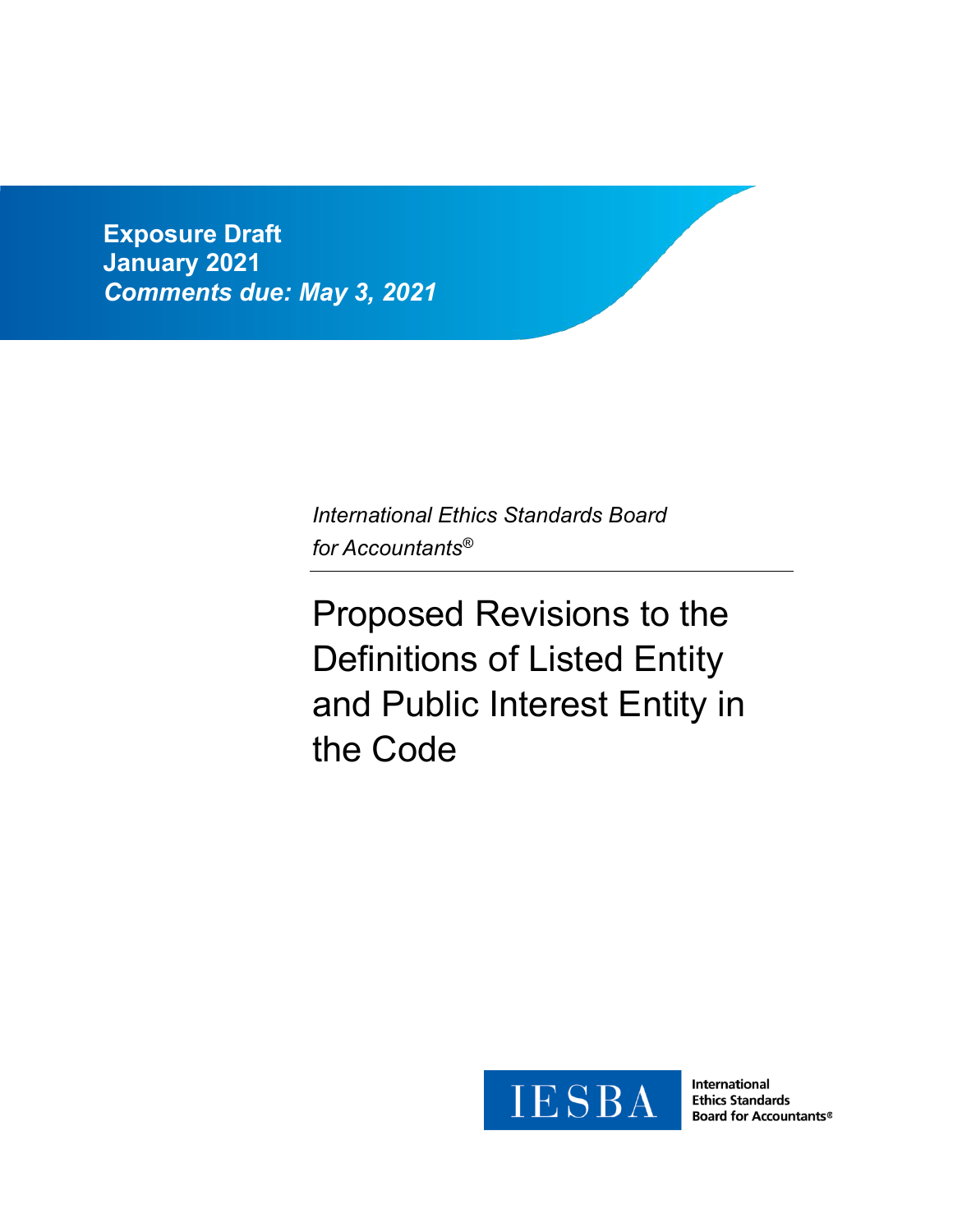

International **Ethics Standards Board for Accountants®** 

# **About the IESBA**

The [International Ethics Standards Board for Accountants](http://www.ethicsboard.org/)® (IESBA®) is an independent global standardsetting board. The IESBA's mission is to serve the public interest by setting ethics standards, including auditor independence requirements, which seek to raise the bar for ethical conduct and practice for all professional accountants through a robust, globally operable *[International Code of Ethics for Professional](https://www.ethicsboard.org/international-code-ethics-professional-accountants)  [Accountants \(including International Independence Standards\)](https://www.ethicsboard.org/international-code-ethics-professional-accountants)* (the Code).

The IESBA believes a single set of high-quality ethics standards enhances the quality and consistency of services provided by professional accountants, thus contributing to public trust and confidence in the accountancy profession. The IESBA sets its standards in the public interest with advice from the IESBA Consultative Advisory Group (CAG) and under the oversight of the Public Interest Oversight Board (PIOB).

The structures and processes that support the operations of the IESBA are facilitated by the International Federation of Accountants® (IFAC® ).

Copyright © January 2021 by the International Federation of Accountants (IFAC). For copyright, trademark, and permissions information, please see [page 34.](#page-33-0)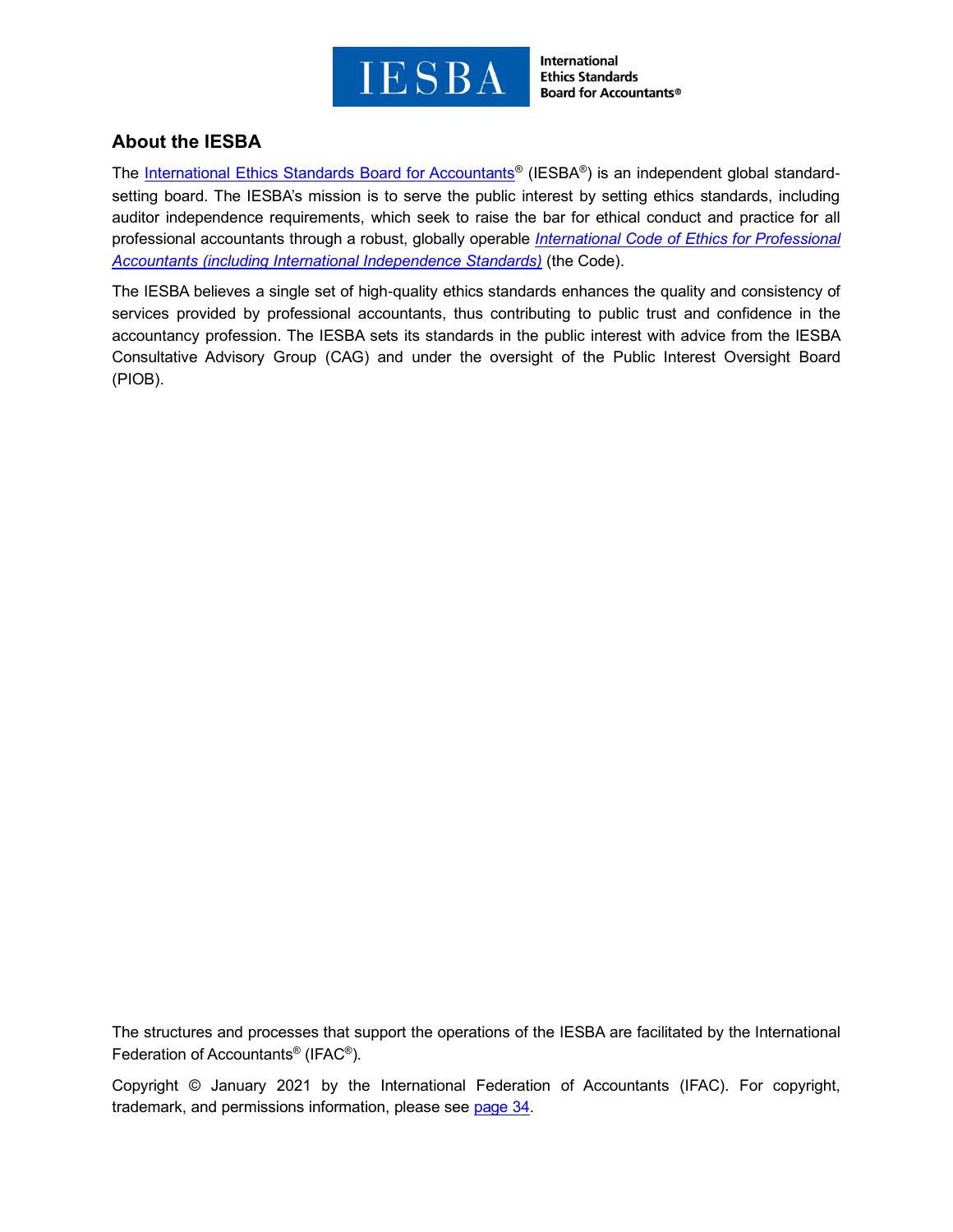# **REQUEST FOR COMMENTS**

This Exposure Draft, *[Proposed Revisions to the Definitions of Listed Entity and Public Interest Entity](https://www.ethicsboard.org/publications/proposed-revisions-definitions-listed-entity-and-public-interest-entity-code) in [the Code](https://www.ethicsboard.org/publications/proposed-revisions-definitions-listed-entity-and-public-interest-entity-code)*, was developed and approved by the IESBA.

The proposals in this Exposure Draft may be modified in light of comments received before being issued in the final pronouncement. Comments are requested by **May 3, 2021.**

Respondents are asked to submit their comments electronically through the IESBA website, using the ["Submit a Comment"](https://www.ethicsboard.org/exposure-draft/submit-comment?exposure-draft=286102) link. Please submit comments in both PDF and Word files. Also, please note that first-time users must register to use this feature. All comments will be considered a matter of public record and will ultimately be posted on the website. Although the IESBA prefers that comments are submitted via its website, comments can also be sent to Ken Siong, IESBA Senior Technical Director, at [KenSiong@ethicsboard.org.](mailto:KenSiong@ethicsboard.org)

This publication may be downloaded from the IESBA website: [www.ethicsboard.org.](http://www.ethicsboard.org/) The approved text is published in the English language.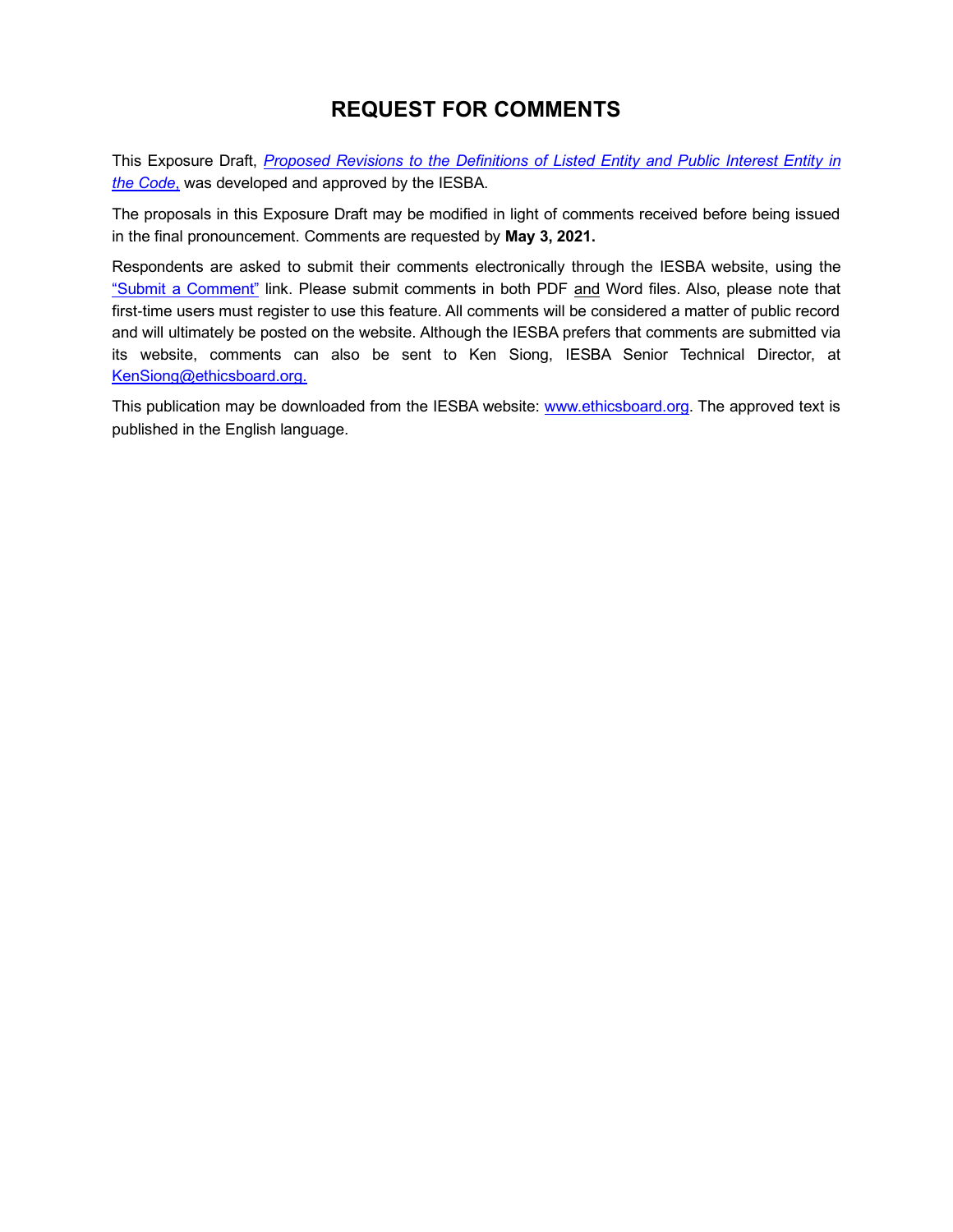# **PROPOSED REVISIONS TO THE DEFINITIONS OF LISTED ENTITY AND PUBLIC INTEREST ENTITY IN THE CODE**

## **CONTENTS**

|                                                                            | Page           |
|----------------------------------------------------------------------------|----------------|
|                                                                            | 5              |
|                                                                            | 5              |
| Ш.                                                                         | 5              |
|                                                                            | $\overline{7}$ |
|                                                                            | 22             |
|                                                                            | 23             |
|                                                                            | 24             |
| EXPOSURE DRAFT: PROPOSED REVISIONS TO THE DEFINITIONS OF LISTED ENTITY AND | 28             |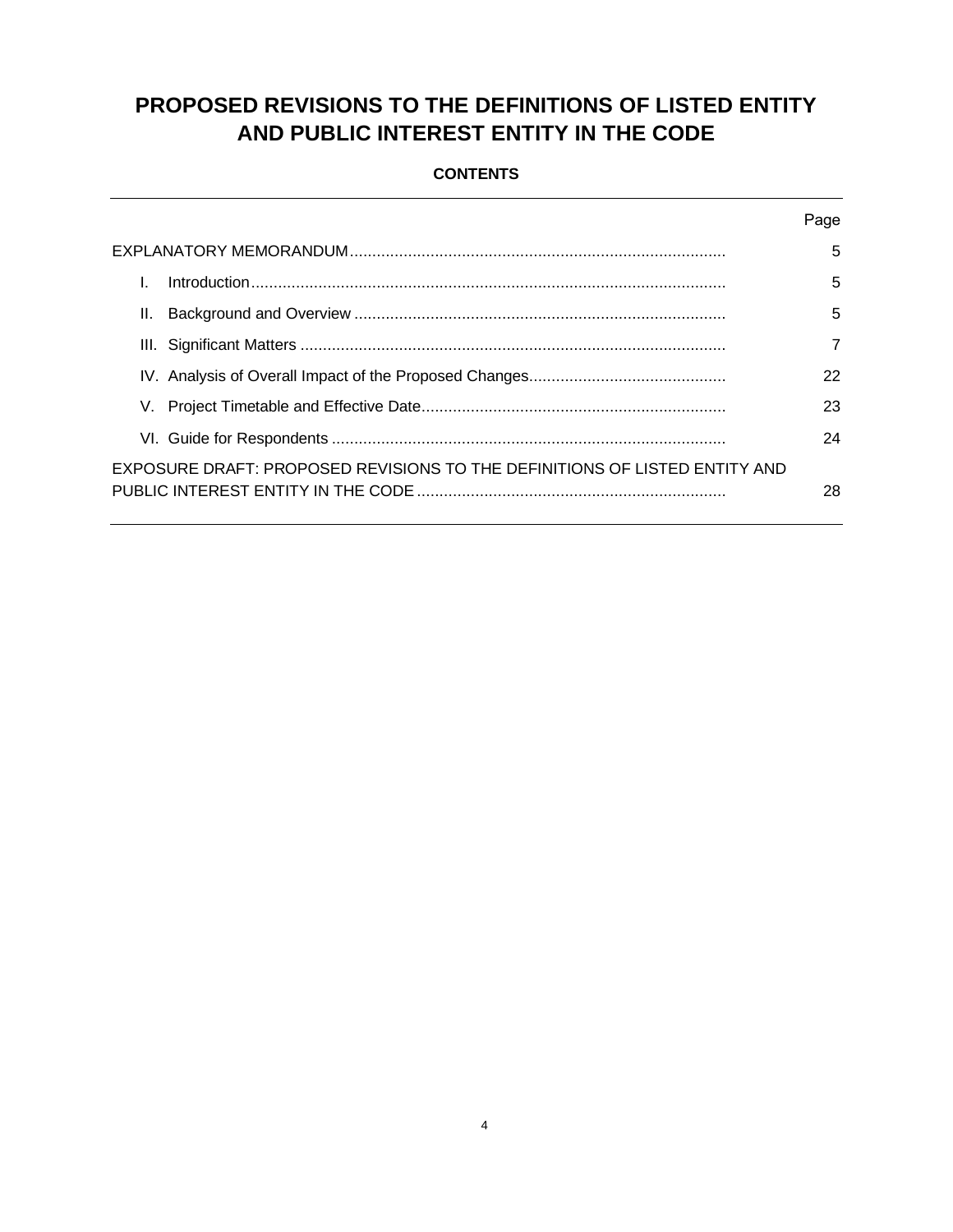# **EXPLANATORY MEMORANDUM**

# <span id="page-4-1"></span><span id="page-4-0"></span>**I. Introduction**

- 1. This memorandum provides background to, and an explanation of, the proposed revisions to the definitions of listed entity and public interest entity (PIE) in the Code.
- <span id="page-4-2"></span>2. The IESBA approved these proposed changes for exposure at its November-December 2020 meeting.

# **II. Background and Overview**

### **A. Drivers for the Project**

- 3. The PIE concept was first introduced into the extant Code when the IESBA finalized its Independence project in early 2000. In adopting this concept, the IESBA concluded that other than for listed entities, determining which entities should be treated as PIEs should be largely left to local regulators or other authorities, although firms were also encouraged to consider whether additional entities should be treated as PIEs, taking into account guidance provided in the Code.
- 4. In recent years, some regulatory stakeholders such as the International Association of Insurance Supervisors (IAIS)<sup>1</sup> and the Basel Committee on Banking Supervision have suggested that the definition of a PIE be re-examined from the perspective of financial institutions, including banks.<sup>2</sup> Another regulatory stakeholder, the International Organization of Securities Commissions (IOSCO), has also commented that regulators in many jurisdictions do not have the power to set a definition.<sup>3</sup> Other stakeholders, particularly the small and medium practices (SMP) community, have expressed concern that the independence requirements in the Code are increasingly disproportionate in those circumstances where firms provide audit and review services to small entities that fall within the PIE definition.<sup>4</sup>
- 5. The IESBA also observed that various jurisdictions (including a number of major ones such as the EU, [Australia](https://www.apesb.org.au/uploads/standards/apesb_standards/amendingt1.pdf) and [South Africa\)](https://www.irba.co.za/upload/Final%20Amendments%20relating%20to%20Public%20Interest%20Entities(1).pdf) have also taken different or more specific approaches to defining or scoping the concept of a PIE for their local purposes. There is therefore a need to understand the commonalities and differences between those jurisdictional approaches and the approach taken in the Code, and whether there would be merit in seeking a pathway to greater convergence at the global level.
- 6. With regards to the definition of "listed entity," some stakeholders have questioned the meaning of the term "recognized stock exchange" in the definition.<sup>5</sup> IESBA Staff has also received questions as to whether that term is intended to be the same as, or broader than, the concept of a "regulated market" in

<sup>1</sup> In its [response](https://www.ifac.org/system/files/publications/exposure-drafts/comments/150422IAIScommentsonIAASBEDonISAs800-805.pdf) to the IAASB's January 2015 Exposure Draft of proposed ISAs 800 (Revised) and 805 (Revised), the IAIS noted the following: "The IAIS believes it is noteworthy to reiterate two important points that have been consistently brought to the attention of the IAASB, in particular in its previous letters regarding auditor reporting: (a) The IAIS believes that the definition of "public interest entities" should be extended to financial institutions; and (b) … ."

<sup>2</sup> Se[e Summary of Significant Comments](https://www.ifac.org/system/files/meetings/files/Agenda%20Item%207-A%20-%20SWP%20-%20Summary%20of%20Significant%20CP%20Comments.pdf) (paragraph 73) on the Consultation Paper, *Proposed IESBA Strategy and Work Plan, 2014- 2018*.

<sup>&</sup>lt;sup>3</sup> See IOSCO's **comment letter** (page 4) to the Consultation Paper, *Proposed IESBA Strategy and Work Plan, 2019-2023*.

<sup>4</sup> See, for example, [comments](https://www.ethicsboard.org/system/files/meetings/files/Agenda%20Item%208-A%20-%20Summary%20of%20Significant%20ED%20Comments%20on%20Key%20Matters%20(PDF).pdf) (as summarized, paragraph 45) on the August 2014 Exposure Draft, *Proposed Changes to Certain Provisions of the Code Addressing the Long Association of Personnel with an Audit or Assurance Client*.

<sup>&</sup>lt;sup>5</sup> Se[e Summary of Responses](https://www.ifac.org/system/files/meetings/files/Agenda-Item-9A-SWP-Survey-Summary-of-Responses-and-Initial-PC-Analysis.pdf) (paragraph 32) to the survey of stakeholders for purposes of developing the IESBA Strategy and Work Plan, 2019-2023 (strategy survey).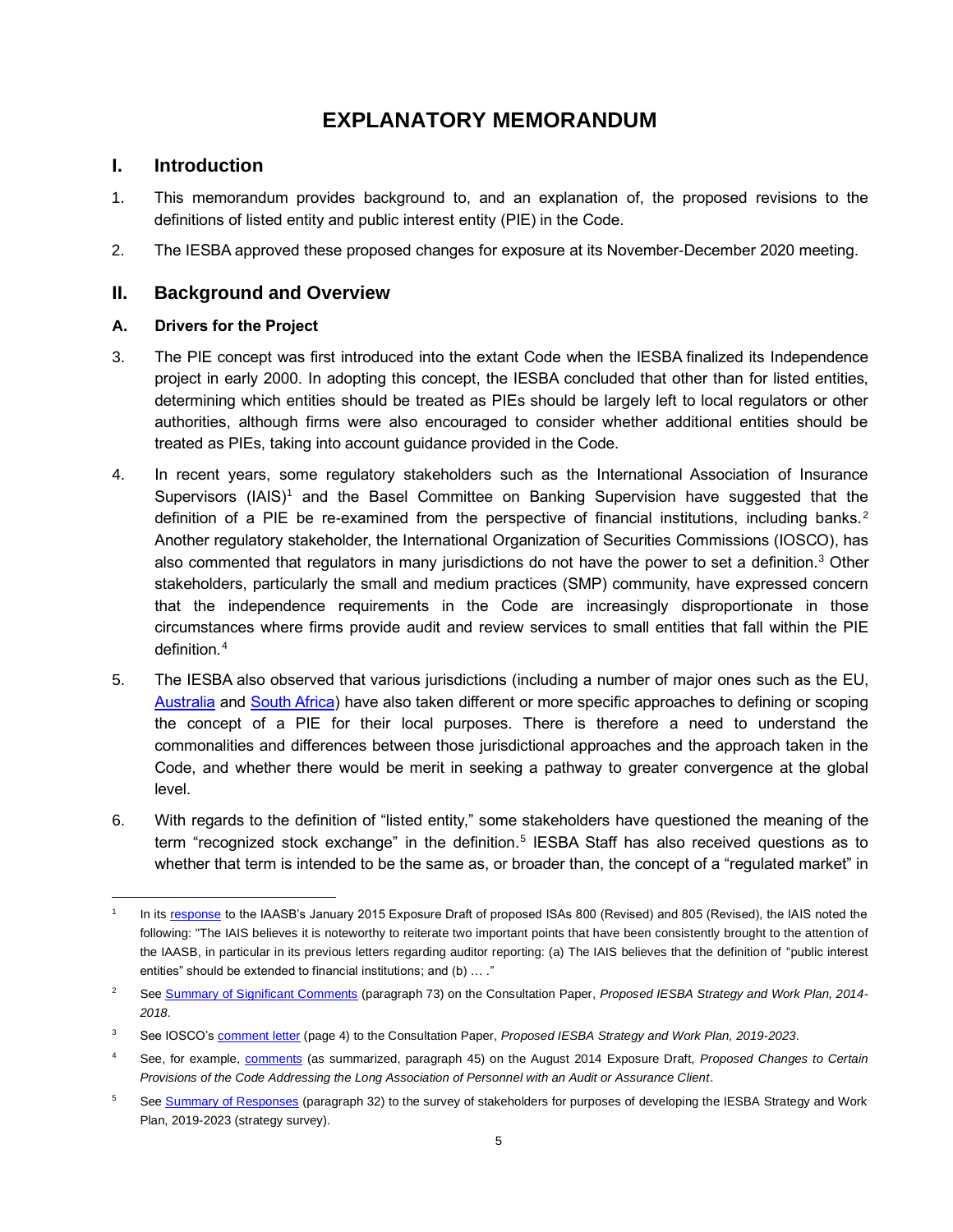the definition of a PIE in the EU Directive [2006/43/EC](https://eur-lex.europa.eu/legal-content/EN/TXT/?uri=CELEX%3A02006L0043-20140616) (the Audit Directive).<sup>6</sup> In addition, developments in capital markets around the world and newer forms of capital raising such as crowd funding―and how these are regulated―have raised questions about the need to update the definition of a listed entity in the Code for clarity and continued relevance.<sup>7</sup>

- 7. Against this background, the IESBA committed in its Strategy and Work Plan, 2019-2023 (SWP) to explore whether the definitions of "listed entity" and "PIE" should be revised and to assess the implications of any changes, especially in relation to the International Independence Standards (IIS). The IESBA made it clear in its SWP that it appreciates the importance of maintaining a principles-based approach to the definitions and avoiding an overly prescriptive approach that would undermine the Code's global applicability. The IESBA also set a clear expectation that it would engage in coordination with the International Auditing and Assurance Standards Board (IAASB) on this initiative as the listed entity and PIE concepts are also relevant to IAASB standards.
- 8. Whilst this project was planned to commence only in Q2 2021, the IESBA agreed that it should be brought forward to provide clarity about the scope of entities that would be impacted by the proposed changes in both the [Non-Assurance Services](https://www.ethicsboard.org/publications/proposed-revisions-non-assurance-services-provisions-code) and [Fees](https://www.ethicsboard.org/publications/proposed-revisions-fee-related-provisions-code) Exposure Drafts (EDs) released in January 2020.
- 9. Following deliberations, the IESBA duly approved a [project proposal,](https://www.ifac.org/system/files/meetings/files/Agenda-Item-3-Definitions-of-Listed-Entity-and-PIE-Approved-Project-Proposal.pdf) "Definitions of Listed Entity and Public Interest Entity" (PIE project), at its December 2019 meeting.

### **B. PIE Project**

- 10. As stated in the project proposal, the objectives of the PIE project are:
	- (a) To review, in coordination with the IAASB, the definitions of the terms "listed entity" and "PIE" in the Code with a view to revising them as necessary so that they remain relevant and fit for purpose; and
	- (b) In doing so, to:
		- (i) Establish agreement between the IESBA and IAASB on a common revised definition of the term "listed entity" that would be operable for both Boards' standards; and
		- (ii) Develop a pathway that would achieve convergence between the concepts underpinning the definition of a PIE in the Code and the description of an entity of significant public interest (ESPI) in the IAASB standards to the greatest extent possible.
- 11. Whilst the project is focused on Part 4A of the Code with respect to audits of financial statements and auditor independence, the IESBA agreed to take into account, and address as necessary, the implications for Part 4B of the Code (independence for other assurance engagements).

- (a) Entities with transferable securities listed on EU regulated markets and governed by the law of an EU Member State;
- (b) Credit institutions authorized by EU Member States' authorities;
- (c) Insurance undertakings authorized by EU Member State authorities; and
- (d) Other entities that a Member State may choose to designate as a PIE.

Article 2.13 of the EU Directive 2006/43/EC, amended by Directive 2014/56/EU, broadly sets out four categories of entity that fall within the meaning of a PIE:

 $7$  Calls to consider newer forms of capital raising like crowd funding were raised by a few respondents to the strategy survey (see [Summary of Responses,](https://www.ifac.org/system/files/meetings/files/Agenda-Item-9A-SWP-Survey-Summary-of-Responses-and-Initial-PC-Analysis.pdf) paragraph 35).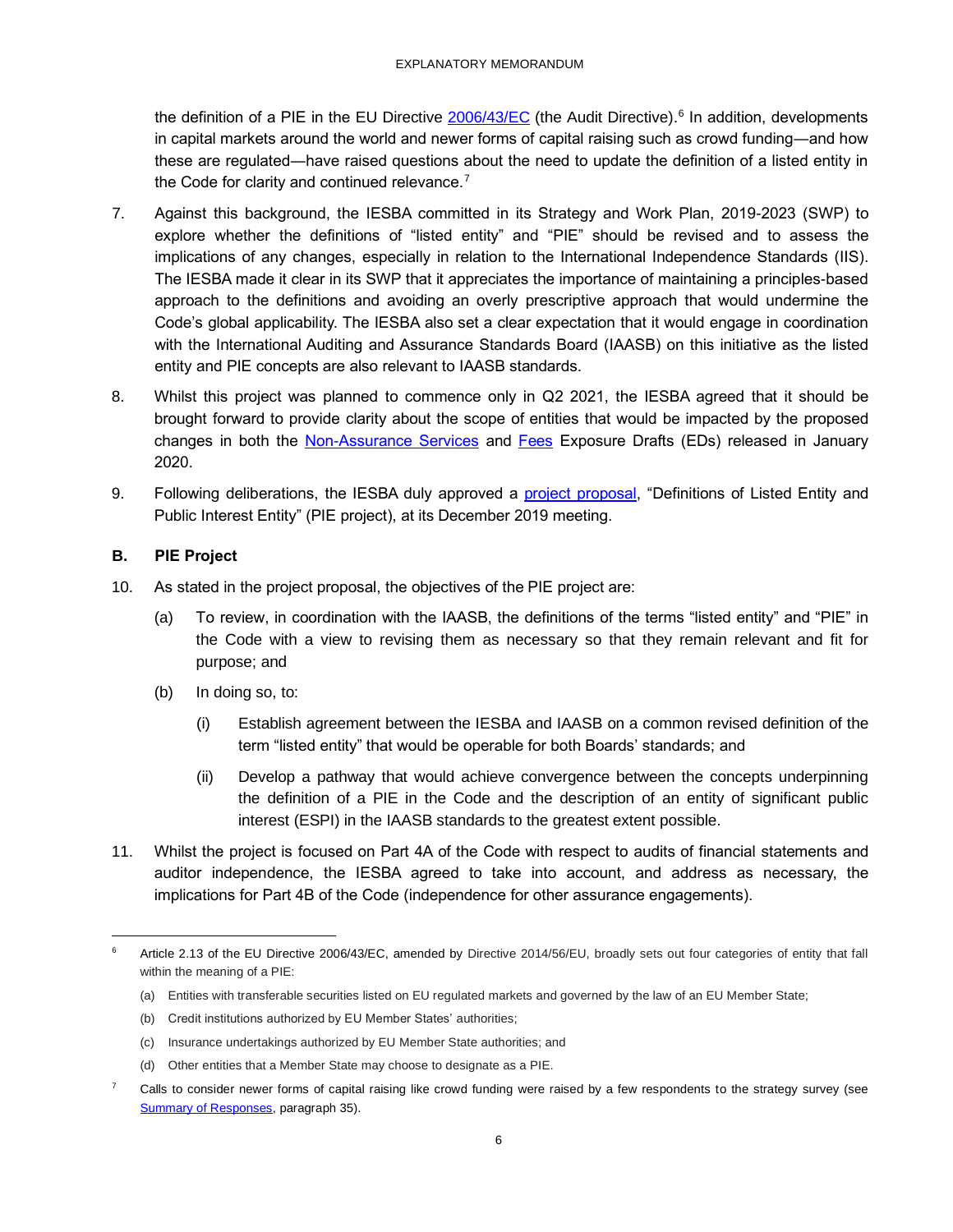### **C. Highlights of Proposals**

- 12. The proposed revisions set out in this ED, amongst other matters:
	- Introduce an overarching objective for additional independence requirements for entities that are PIEs.
	- Provide guidance on factors for consideration when determining the level of public interest in an entity.
	- Expand the extant definition of PIE to a list of categories of entities that should be treated as PIEs, subject to refinement by the relevant local bodies responsible for standard setting as part of the adoption and implementation process.
	- Replace the term "listed entity" with one of the new PIE categories, "publicly traded entity."
	- Elevate the extant application material that encourages firms to determine whether to treat additional entities as PIEs to a requirement and include enhanced guidance on factors for consideration by firms.
	- Require firms to disclose if an audit client has been treated as a PIE.

### **D. Coordination with IAASB**

- 13. As highlighted in the project proposal, the Board recognized that coordination between the IESBA and IAASB is integral to the project achieving its objectives.
- 14. Since approval of the project proposal in December 2019, the IESBA has worked closely with the IAASB to allow the IAASB full opportunity to discuss and provide feedback on the Task Force's proposals as well as to develop the IAASB's thinking on matters relating to its Standards.
- 15. The two Boards' coordination activities have included:
	- Participation of IAASB correspondent members in the Task Force, including the development of relevant Task Force proposals.
	- IAASB virtual sessions in July and November 2020 to provide feedback on the proposals.
	- Joint IAASB-IESBA National Standards Setters (NSS) and Consultative Advisory Group (CAG) sessions in May and October 2020 respectively.
- 16. In addition to the above, both Boards have also agreed to include specific questions in this ED to seek preliminary views from IAASB stakeholders on those matters relating to the IAASB Standards as part of the IAASB's information gathering and consideration of possible further actions.

# <span id="page-6-0"></span>**III. Significant Matters**

### **A. Overarching Objective**

17. In considering if, and how, the definition of PIE should be enhanced, the IESBA took the view that it is important, at the outset, to have clarity about the objective of defining a class of entities for which the audits require additional independence requirements. Such an objective could then inform the approach and also provide a clear principle against which any proposals can be tested. The IESBA believes it is important to make clear that these additional independence requirements are not about having a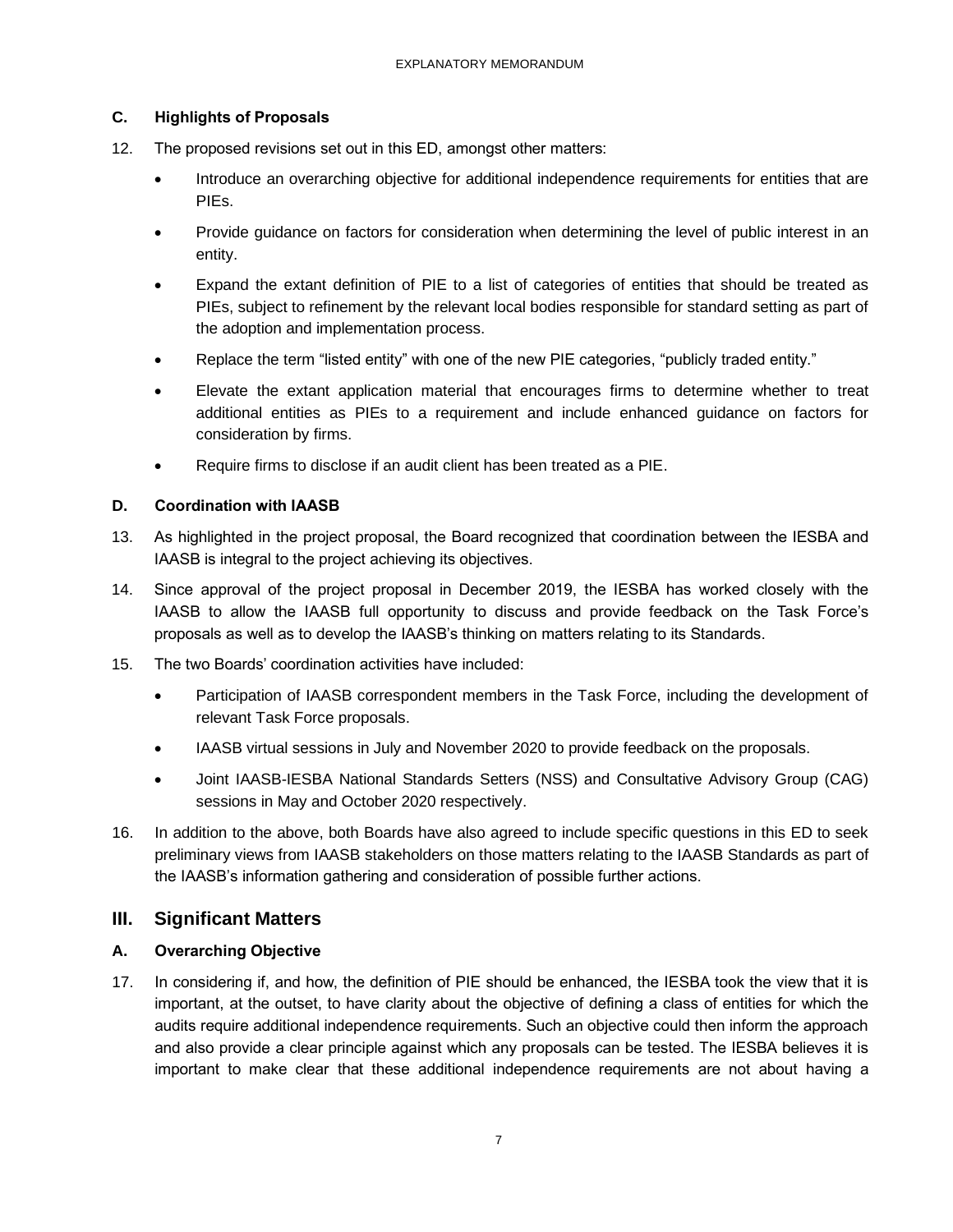different "level" of independence (as all firms must be independent when performing an audit engagement) but rather about enhancing confidence in that independence.

- 18. Following deliberations, the IESBA agreed to the overarching objective as set out in proposed paragraphs 400.8 and 400.9 that encapsulates the following rationale:
	- There are types of entities for which there is significant public interest in their financial condition and hence their financial statements;
	- It is important, therefore, that there is public confidence in those financial statements. A major contributor to that confidence is in turn confidence in the audit of such financial statements; and
	- Confidence in such audits will be enhanced by additional independence requirements.
- 19. The proposed overarching objective places the emphasis on the public interest in the financial well-being of entities due to the possible impact of that financial well-being on stakeholders. The IESBA acknowledges that there may be significant public interest in other aspects of an entity, such as the quality of the services it provides or the nature of the data it holds. However, given that Part 4A of the Code deals with audits and reviews of financial statements, the IESBA concluded that such other public interests should not form part of the overarching objective for



additional independence requirements for the auditors of PIEs.

- 20. This means that, for instance, whilst there may be significant public interest in the provision of services by public hospitals, there might not be significant public interest in their financial condition.
- 21. As highlighted in the lead-in sentence in proposed paragraph 400.8, additional requirements for the audits of PIEs are a reflection of the "significant public interest in the financial condition of these entities." In this regard, the IESBA is proposing the more general term "financial condition" instead of narrower terms such as "financial statements," "financial performance" or "financial position" for the following reasons:
	- The term "financial statements" might place too much emphasis on the financial statements alone as opposed to the role of financial statements in enhancing confidence in the overall financial well-being of an entity.
	- The terms "financial performance" and "financial position" are closely linked with two of the primary statements in the financial statements whereas the public interest is in the broader financial well-being of the entity (recognizing that the auditor's work under the International Standards on Auditing (ISAs) extends to all the financial statements of the entity).
	- The phrase "public interest in the financial statements" might be perceived as restricted to the interest of investors only.
	- Paragraph 400.8 is only application material which sets up the context for the overarching objective in paragraph 400.9 and the list of PIE categories in paragraph R400.14. Therefore, it is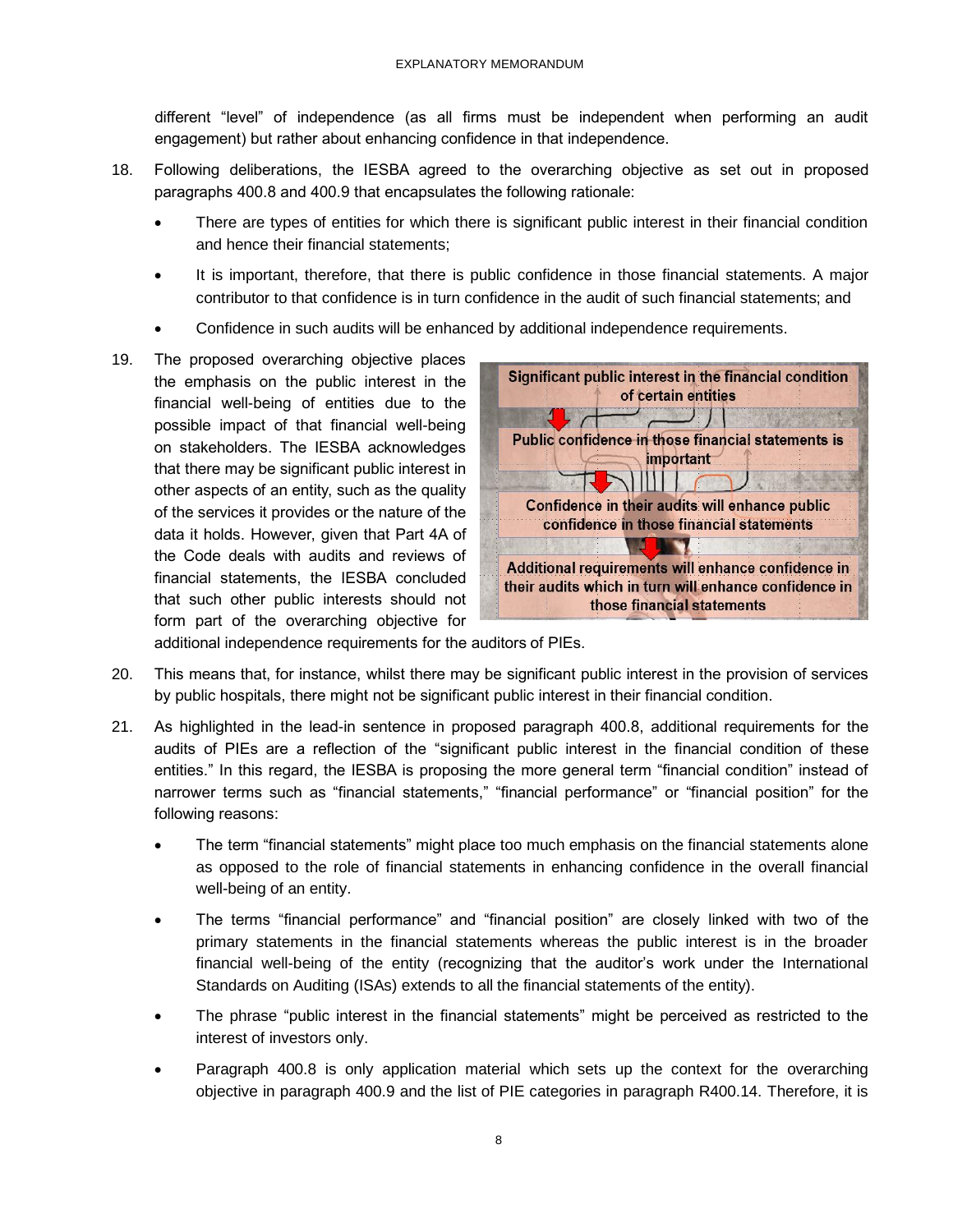not necessary that the term "financial condition" be a defined term or used in international financial reporting or auditing standards.

22. The IAASB was broadly supportive of the idea of a common overarching objective for additional requirements to enhance confidence in the audit of financial statements of certain entities.

### List of Factors for Consideration

- 23. The IESBA also agreed to provide further guidance on determining the level of public interest in the financial condition of entities by proposing a non-exhaustive list of factors. This list is drawn from the extant paragraph 400.8<sup>8</sup> and is intended to be used by relevant local bodies when refining the definition of PIE as part of their adoption and implementation process as well as by firms to determine if additional entities should be treated as PIEs.
- 24. Each of these proposed factors on its own may not amount to significant public interest in the financial condition of an entity and should not be considered in isolation.
- 25. The following provides further explanation to the proposed list of factors set out in paragraph 400.8:
	- The first factor focuses on the nature of an entity's business or activities and covers those entities that take on financial obligations to the public as a key element of their business model.
	- The second factor concerns whether an entity is subject to financial or prudential regulatory supervision designed to give confidence that the entity will meet its financial obligations. Such supervision is clearly relevant to entities providing financial services, but it is not intended to be restricted to such entities.
	- The third factor relates to the size of an entity and is of particular importance when a relevant local body is determining if there should be a size threshold to any of its categories of PIEs at the local level.
	- The fourth factor focuses on the impact of an entity on the sector in which it operates. This factor includes consideration of how easily replaceable the entity is in the event of financial failure and hence whether such failure will cause significant disruption to the supply of goods or services on which the public may depend.
	- The fifth factor relates to the direct impact on an entity's stakeholders whilst the sixth factor relates to the indirect impact that the entity might have on the overall economic system.

### **B. Approach to Revising the PIE Definition**

- 26. In developing its approach to revising the PIE definition in the Code, the IESBA took into account an initial review by the Task Force of the definitions of PIE or other equivalent terms used by a number of jurisdictions.
- 27. The IESBA observed that whilst many jurisdictions adopt the IESBA definition, some have made varying types of refinement to the PIE definition in their local codes or have defined their PIEs using terms defined in other laws or regulations. The IESBA further observed that in the EU, whilst the term "PIE" is defined in the Audit Directive, it has been subject to modification in its implementation (as permitted by the Directive) by the EU member states. Such modification further exemplifies the difficulty of

<sup>8</sup> Section 400, *Applying the Conceptual Framework to Independence for Audit and Review Engagements*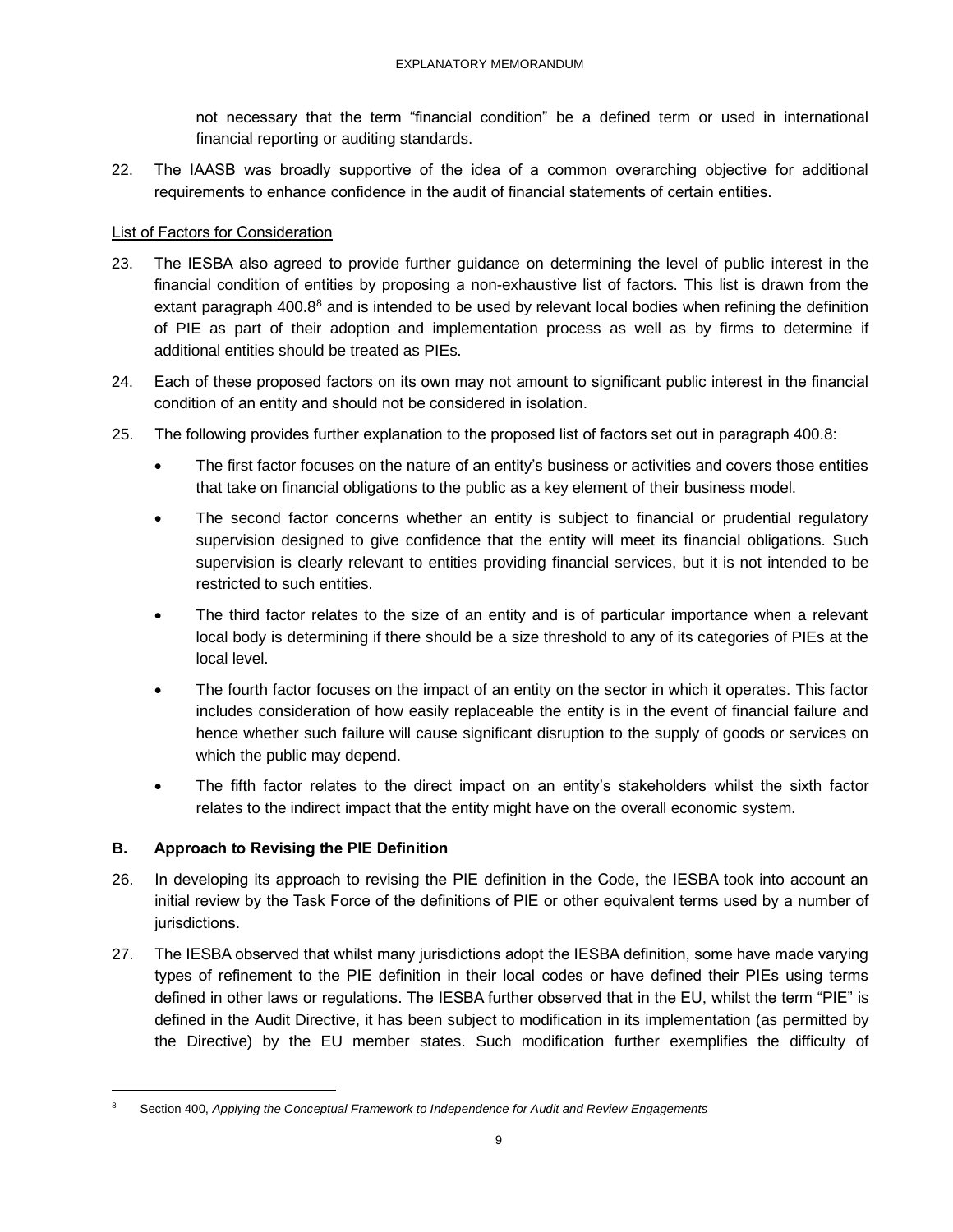establishing a concise definition that can be universally adopted at the global level.

28. Against this background, the IESBA considered there are only two approaches that could be adopted in revising the PIE definition in the Code:

# **Approach 1 (Narrow)**

•A short and narrow list of categories, similar to the current definition of PIE in the Code, to which local regulators and authorities may continue to add

**Approach 2 (Broad)**

•A longer and more broadly defined list which local regulators and authorities can modify by tightening definitions, setting size criteria and adding or exempting entities

- 29. Following deliberation, the IESBA agreed to adopt a broad approach (Approach 2) that is made up of three key components:
	- (a) **Role of Code** Development of a longer and broader list of high-level categories of entities as PIEs in the Code;
	- (b) **Role of Local Bodies** Refinement of the IESBA's final revisions by the relevant local bodies (such as regulators or oversight bodies, national standard setters and professional accountancy bodies) through tightening definitions, setting size criteria and adding new types of entities or exempting particular entities; and
	- (c) **Role of Firms** Determination by firms whether to treat any additional entities, or certain categories of entities, as PIEs.



- 30. The IESBA's rationale for adopting the broad approach is as follows:
	- It would be difficult, if not impossible, to develop a single definition of PIE at a global level that can be consistently applied by all jurisdictions without modification and further refinement at a local level.
	- It would be difficult to further refine the current PIE definition under the narrow approach (Approach 1), particularly given the principles-based nature of the Code.
	- The narrow approach is also unlikely to meet the legitimate expectations of stakeholders who would wish the Code to better articulate the broader range of entities in respect of which the additional PIE independence provisions should be applied.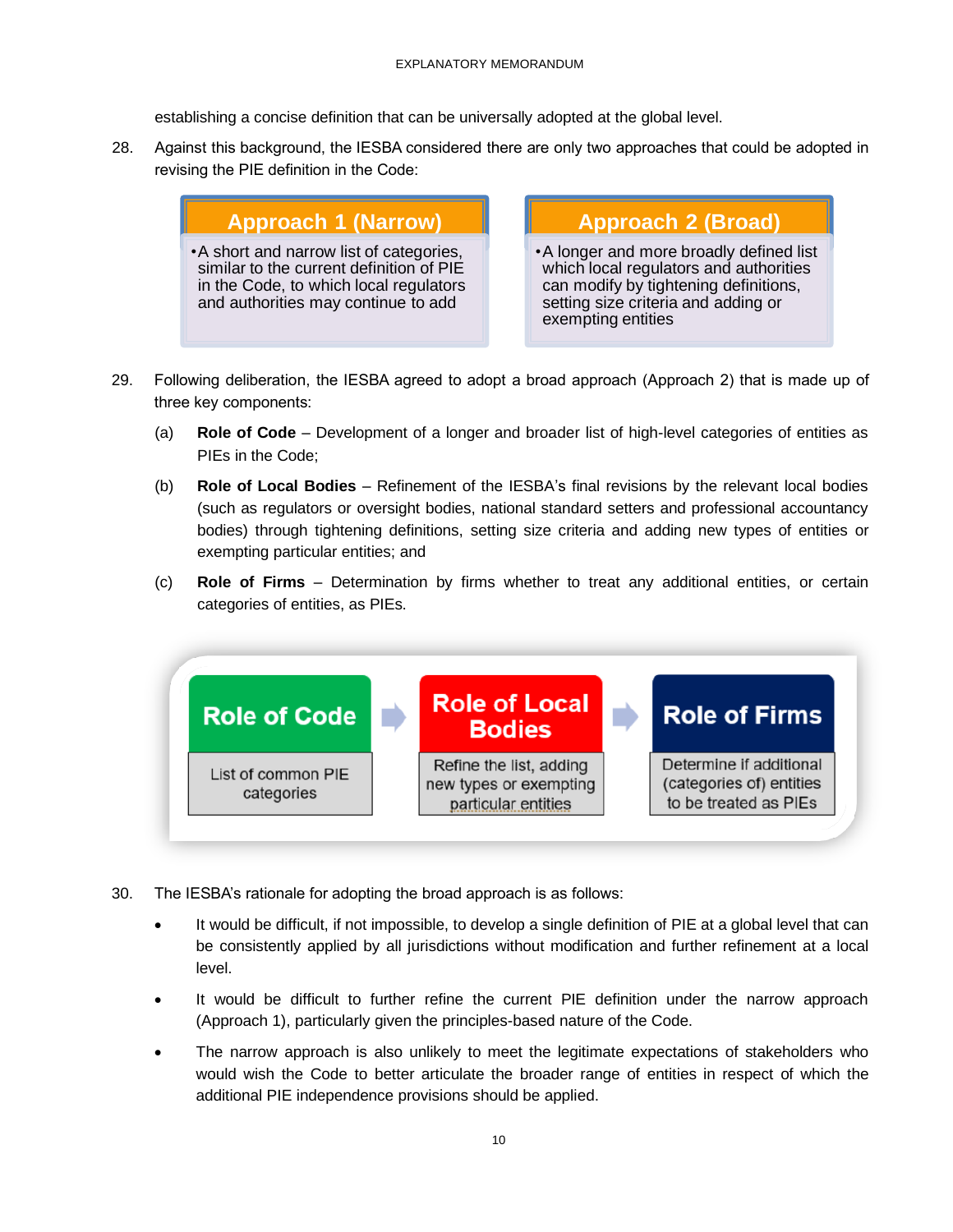31. In adopting the broad approach, the IESBA acknowledged that the categories included as PIEs will inevitably be defined at quite a high level and could therefore scope in entities in whose financial condition the public interest is not significant. The IESBA therefore believes it is appropriate under these circumstances that the Code should deviate from its normal practice and allow the relevant local bodies to tighten those broad categories to exclude entities that the Code would otherwise include. This is expanded on in section E below – "Expected Role of Local Bodies."

### **C. Expanded list of PIE categories**

- 32. Paragraph R400.14 sets out the IESBA's proposed revised PIE definition with:
	- Subparagraphs (a) to (e) which set out five specific categories; and
	- Subparagraph (f) which includes any other entity that has been so categorized by law or regulation for the purposes of achieving the overarching objective in paragraph 400.9.
- 33. The IESBA developed its proposals for the five specific categories by:
	- Considering initially those categories already identified as PIEs by a number of major jurisdictions and including only categories that it considered would be adopted by most jurisdictions, and equally, excluding entities that would only likely be regarded as necessary by a minority;
	- Including those entities that should in principle be included in this global list because of the nature of their activities; and
	- Not including those entities that would be included merely because of their size (e.g., large private companies).
- 34. Given that the Code is global in scope, the IESBA is not able to define any of the PIE categories by reference to specific laws or regulations. Hence, the categories in its proposed PIE definition are broadly defined and are also described in such a way as to avoid the use of terms, as for example "mutual funds", that are jurisdiction-specific.
- 35. In addition, the IESBA recognized that as the proposed definition does not have any size criteria, it will potentially scope in some very small entities that would not objectively be considered to be PIEs as there would not be significant public interest in their financial condition. However, the IESBA concluded that it was not practicable to define a size threshold that would be suitable for global application and that the relevant local bodies are best placed to consider such thresholds as part of their local adoption and implementation process. Proposed paragraph 400.15 A1 therefore makes clear that the IESBA list does not give any recognition to size and that the Code allows for the relevant local bodies to further refine these categories, including the exclusion of specific entities. If these categories were adopted by the relevant local bodies "as is" without any refinement, they will likely scope in entities that do not have significant public interest.
- 36. For further explanation of the IESBA's approach on how relevant local bodies are expected to refine the PIE definition, see section E below – "Expected Role of Local Bodies."

### *Publicly Traded Entity*

37. The IESBA proposes a new term "publicly traded entity" to replace "listed entity" in the extant Code. The proposed new term is intended to scope in more entities as it is not confined to shares, stock or debt traded only in formal exchanges but also encompasses those in second-tier markets or over-the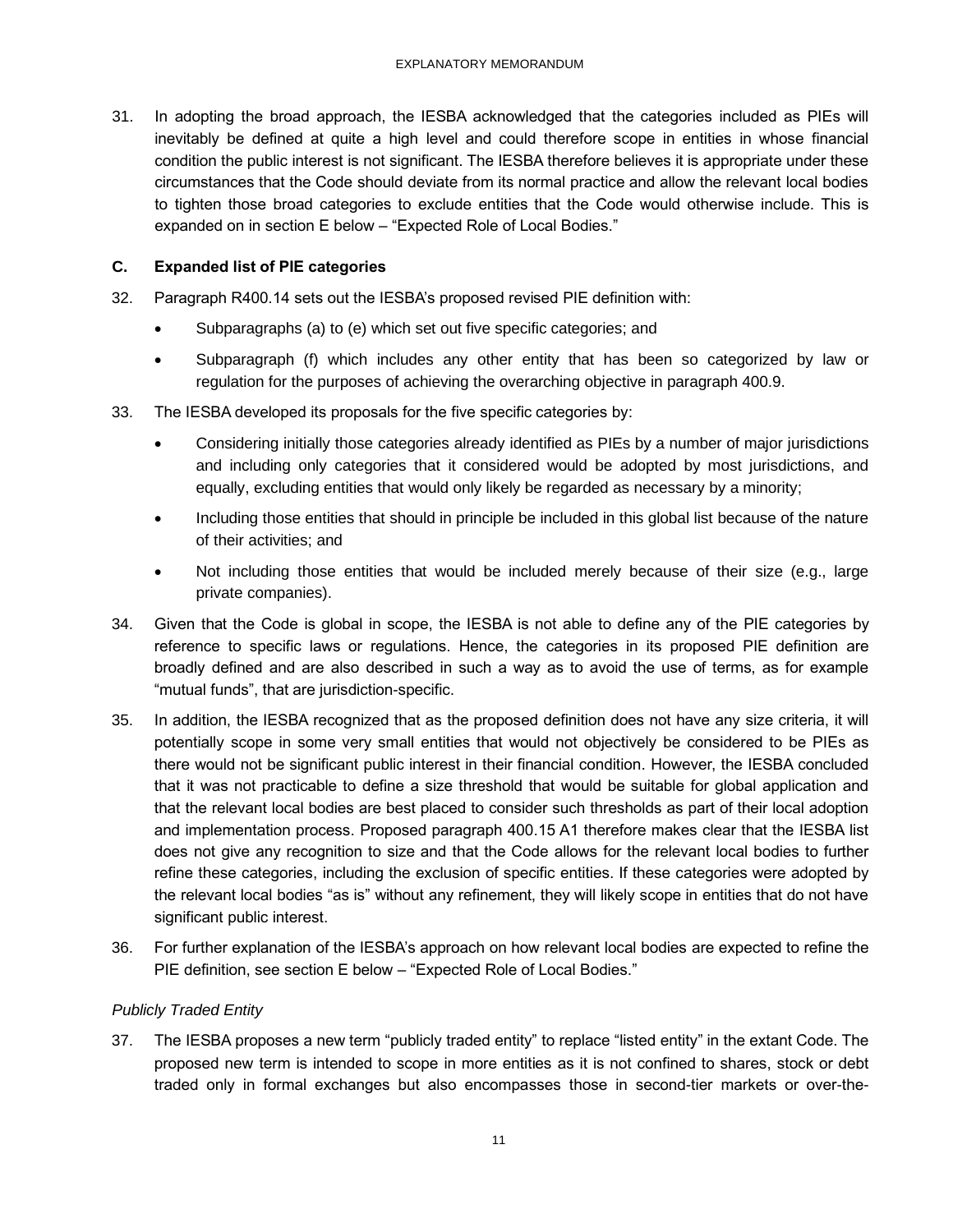counter trading platforms. The new term also aims to remove the confusion created by the term "recognized stock exchange" in the extant definition of listed entity.

- 38. The IESBA also notes the following key elements of the proposed new term:
	- Whilst not restricted to trading on "exchanges," the new term does assume there is a facilitated trading mechanism which aims to match buyers and sellers. The new term is not intended to capture entities for which the only way to trade their financial instruments is through privately negotiated agreements.
	- The term "financial instruments" is intended to be broadly applied, covering "shares, stock or debt" (the term currently used in the extant definition of "listed entity"), securities, equity or debt instruments or other types of instruments such as warrants or hybrid securities.
	- The term "publicly traded" is used instead of "publicly listed" as some financial instruments might only be listed and are not intended to be traded. Such situations can arise for example within groups where the relevant instruments are held entirely intra-group. The IESBA is also aware of the issue of shares in small "start-up" or new venture entities which are subscribed for by the public because of the tax breaks provided and where any exit will be only through a disposal managed by the professional advisers promoting the entity. The IESBA is therefore of the view that entities whose financial instruments are only listed or issued to the public with no trading do not necessarily attract significant public interest in their financial condition.
	- Within the definition of publicly traded entity, it is made clear that the focus is on the entity which "issues" the financial instruments. This was made explicit to avoid capturing those situations where instruments which may be linked to an entity are traded without its approval or knowledge. For example, traded debt issued by Company A with returns linked to the shares of Company B would not automatically make Company B a PIE.
	- The IESBA considered whether an entity that may be in the process of enabling its financial instruments to be publicly traded should be covered under the proposed new term. However, for the reasons explained in paragraph 65 below, the IESBA felt that it would be more appropriate to include such circumstances as a factor for consideration by firms when determining if additional entities should be treated as PIEs (see paragraph 400.16 A1).
	- The question was raised as to whether entities that raise funds through initial coin offerings (ICOs) should also be regarded as PIEs. The IESBA would welcome views on this, bearing in mind that the form and nature of the obligations taken on by an entity through ICOs can vary significantly. In a [staff paper](https://www.ifrs.org/-/media/feature/meetings/2018/september/ifric/ap04c.pdf) prepared for the Interpretations Committee of the International Accounting Standards Board (IFRIC) for its meeting in September 2018, it was noted that the issue of ICOs might be accounted for as equity or otherwise as a financial instrument, as a nonfinancial instrument or as revenue. In some but not necessarily all cases, therefore, it would fall within the new definition of a publicly traded entity. Where it does not, consideration would need to be given to whether on an ongoing basis the financial condition of such entities (as opposed to the "value" of the cryptocurrency) would be of significant public interest.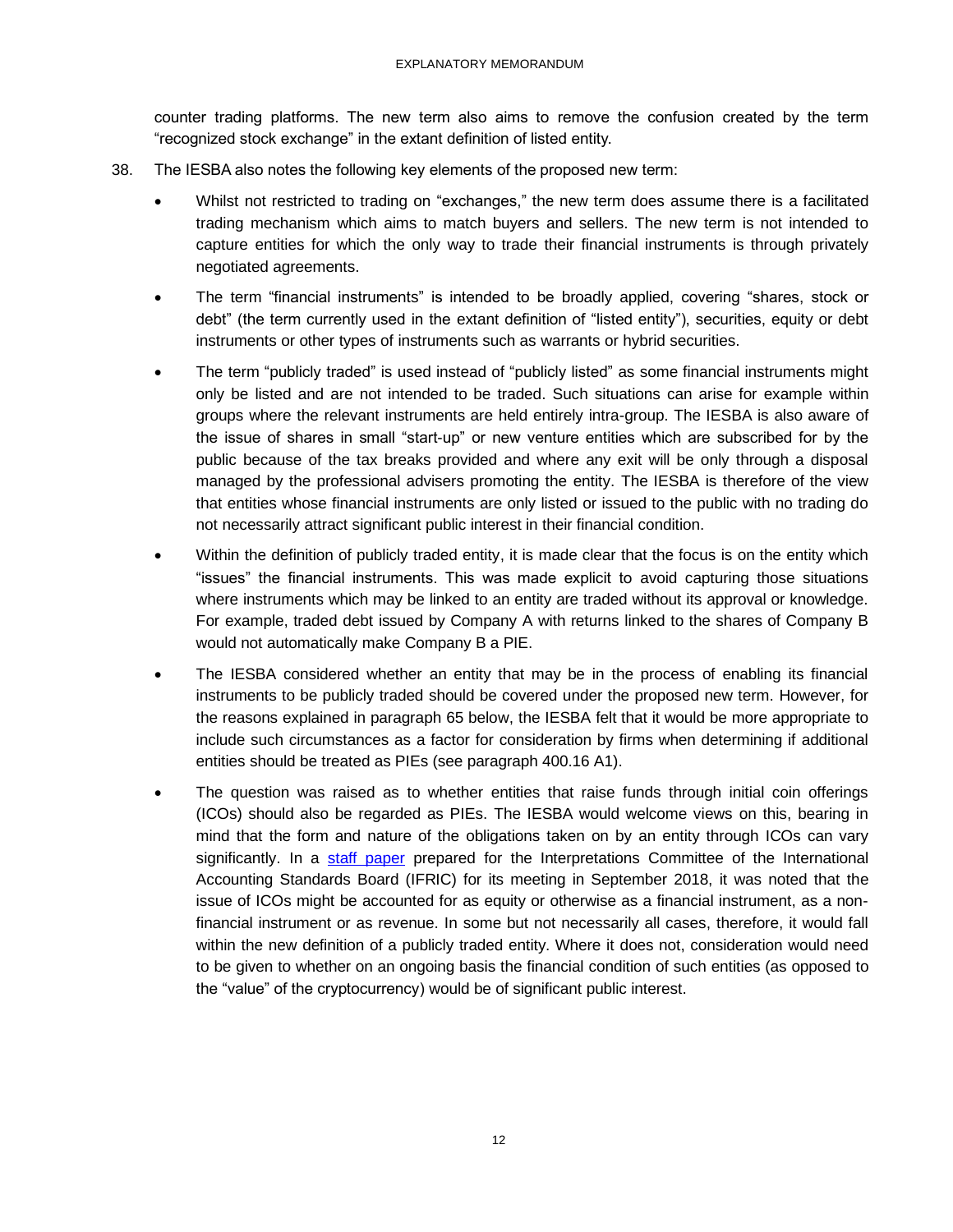### *Other PIE Categories*

- 39. Subparagraphs (b) and (c):
	- Entities with deposit-taking and insurance businesses take on significant financial obligations to the public (both individuals and corporate entities) and, as a consequence of both taking on those obligations and the interconnectedness of the role they play in the financial markets, are generally subject to significant financial and prudential regulation and supervision. Accordingly, the financial condition of these entities is of significant public interest.
	- The term "one of whose main functions" is used in order to capture entities that have other main functions such as credit and lending but also to exclude those entities for which deposit-taking or insurance is not a main function.
	- Banks and insurance companies are already included as examples of financial institutions holding assets in a fiduciary capacity within one of the factors for consideration by firms in the extant paragraph 400.8.
	- The IESBA noted that in a number of jurisdictions certain types of banks or insurance companies, for example credit unions or local mutual insurers, are explicitly excluded from the relevant definitions of PIE. The IESBA did not believe it practicable to provide a global definition that would exclude such entities as this would depend partly on their size and partly on their relationship with their stakeholders/owners. Such issues are left therefore to be addressed at the local level as part of the adoption and implementation process.
- 40. Subparagraph (d):
	- The entities used to provide for post-employment benefits, such as pension funds, usually hold significant investments over the medium to longer term often on behalf of large numbers of stakeholders. There is, therefore, significant public interest in the financial condition of these entities. Some, but not all such entities, may also be regarded in the relevant jurisdictions as providing insurance-type benefits (such as annuities or medical insurance) and hence fall within subparagraph (c).
	- The proposals are intended to capture both pension funds available to the public and those that are restricted to the employees of specified entities.
	- The term "whose function" is used instead of "one of whose main functions" in order not to include all employers that just contractually provide post-employment benefits to their employees.
	- "Pension funds," similar to banks and insurance companies, are also used as an example within one of the factors for consideration by firms in the extant paragraph 400.8.
	- The IESBA notes that in common with other categories defined as PIEs, the broad definition of this category might include very small entities, particularly in the case of single employersponsored plans. Questions such as which types of post-employment funds should be included or whether there should be any size threshold are therefore left to be addressed at the local level as part of the adoption and implementation process.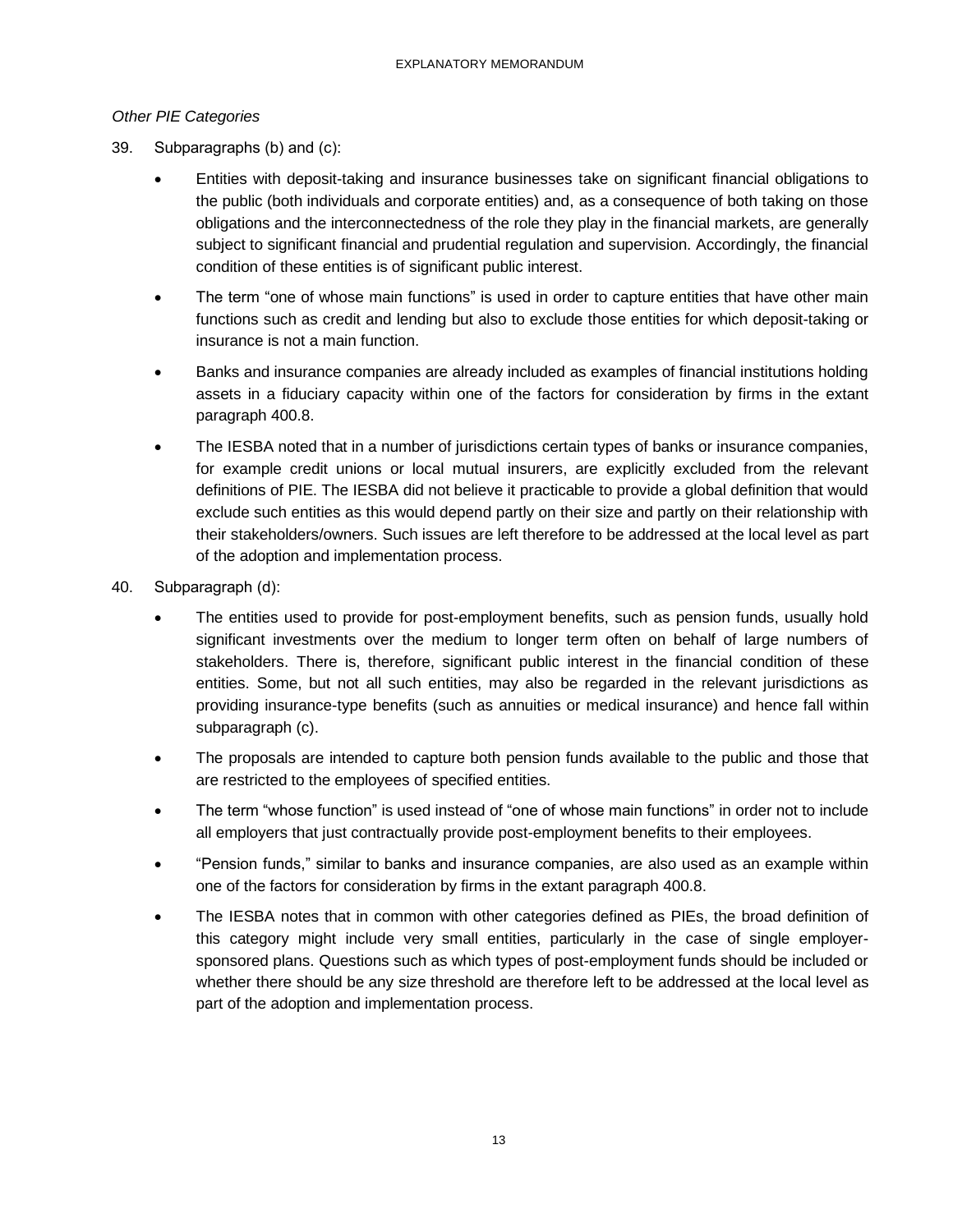- 41. Subparagraph (e):
	- This proposed category is intended to cover those "fund vehicles" such as mutual funds, unit trusts or open-ended investment companies (OEICs) where an investor can only realize its investment by selling it back to the entity.
	- If the financial instruments are not redeemable by the entity (for example in the case of investment trusts or closed end mutual funds), then the entities are likely to be included in the proposed new term "publicly traded entity" as that would be the only means for the public holders to readily "realize" their investment.
	- In using the phrase "an entity that issues," the proposed category restricts the definition to only the "issuing" entity (i.e., the fund itself) but not the fund management company.
- 42. Subparagraph (f):
	- This proposed category is drawn from the extant PIE definition and aims to capture those entities that have been defined by laws and regulations as PIEs for the objective set out in paragraph 400.9.
	- To provide further guidance, paragraph 400.14 A1 clarifies that for the purposes of the Code:
		- $\circ$  If different terms are used by law or regulation to meet the objective set out in paragraph 400.9, such terms should be regarded as equivalent to the term PIE.
		- $\circ$  If, on the other hand, law or regulation designates entities as PIEs but not for the objective set out in paragraph 400.9, such terms in law or regulation should not be treated as equivalent to the PIE definition in the Code.

#### *Other Categories Considered by IESBA*

- 43. The IESBA considered a number of other possible categories during the development of its proposed PIE definition, including:
	- Charities.
	- Financial market infrastructures.
	- Large private companies.
	- Private equity funds.
	- Public utilities.
	- Public sector entities.
	- Stock and commodity exchanges.
	- Systemically significant entities.
- 44. Following deliberation, the IESBA concluded that whilst certain of the categories may have applicability in specific jurisdictions, they do not necessarily attract significant public interest in their financial condition across the majority of jurisdictions. As such, the IESBA concluded it was not appropriate to include them as categories in a global Code. Whilst these categories were not included, some of the entities in these categories may already fall under one of the proposed PIE categories in paragraph R400.14 (e.g., a stock exchange that is a publicly traded entity).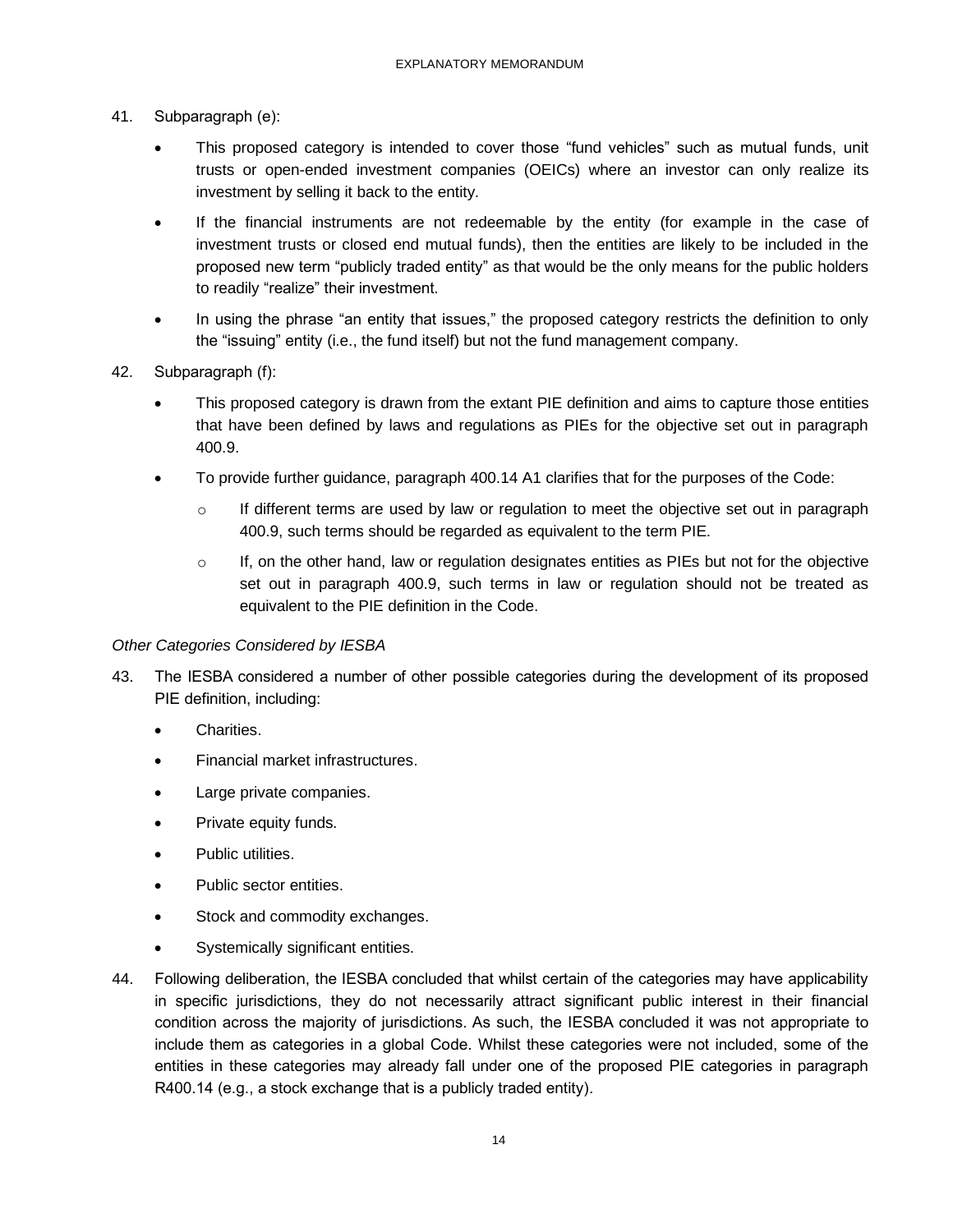### **D. Use of "Listed Entity" in IAASB Standards**

- 45. As part of its coordination with the IESBA and in light of the project objective, the IAASB held preliminary discussions, in July and November 2020, on whether to replace the term "listed entity" with the term "PIE" in its Standards.
- 46. The term "listed entity" in ISAs and the International Standards on Quality Management (ISQMs) shares the same definition as that of the extant Code. Currently, listed entity is the only class of entities that are subject to differential requirements with respect to the audits of their financial statements. With the exception of subparagraph  $34(f)$  of ISQM  $1$ ,<sup>9</sup> the key focus of the relevant provisions is on enhanced transparency. The requirements in the ISAs and the ISQMs that only apply to audits of financial statements of listed entities (excluding the exception noted in ISQM 1) deal with enhancing transparency about aspects of the audit to those charged with governance or to intended users of the auditor's report through communication with those charged with governance or including specific statements or information in the auditor's report, respectively.
- 47. The term "public interest entity" is not used in the IAASB Standards. Instead, the term "entity of significant public interest" was introduced into the ISAs<sup>10</sup> in response to the views of some stakeholders that it may be appropriate for some requirements in the ISAs that are designed to apply to listed entities to apply also to certain 'other entities'. It is understood that the IAASB's rationale for not using the term PIE was primarily because of the concern that the term remains difficult to interpret and apply, since it is very much a matter of jurisdictional definition and this could vary widely between jurisdictions. Therefore, owing to these challenges, the approach that is currently applied in the ISAs and ISQMs is to recognize, through application material, that in addition to certain differential requirements for audits of financial statements of listed entities, certain other entities could have characteristics that give rise to similar public interest issues as listed entities and, therefore, that it may be appropriate to apply a requirement to a broader range of entities (i.e., the application material to a particular 'listed entity requirement' is used to provide guidance for making a determination whether application may also be appropriate for other entities, including those that may be of significant public interest).<sup>11</sup>
- 48. Following deliberations in November 2020, the IAASB has reached the following preliminary views with regards to whether ad, if so, how to incorporate the term "PIE" into its Standards:
	- There was strong support for a case-by-case approach when determining whether differential requirements already established within its Standards should be applied only to listed entities or more broadly to other categories of PIEs.
	- The IAASB needs to assess the impact of expanding the differential requirements to all PIEs, taking into account the rationale for applying these requirements to listed entities in its current Standards. Upon review, the IAASB may conclude that differential requirements relating to the audit may be appropriate for a subset of PIEs, such as listed entities, instead of all categories of PIEs.

<sup>9</sup> ISQM 1, *Quality Management for Firms that Perform Audits or Reviews of Financial Statements or Other Assurance or Related Services Engagements*

<sup>10</sup> ISA 260 (Revised), *Communication with Those Charged with Governance*, paragraph A32; ISA 700 (Revised)*, Forming an Opinion and Reporting on Financial Statements,* paragraph A41

<sup>11</sup> Examples of this approach were included in the agenda materials for the November 2020 IAASB meeting (see Appendix 1 of [Agenda Item 1-B\)](https://www.iaasb.org/meetings/iaasb-conference-call-november-10-11-2020)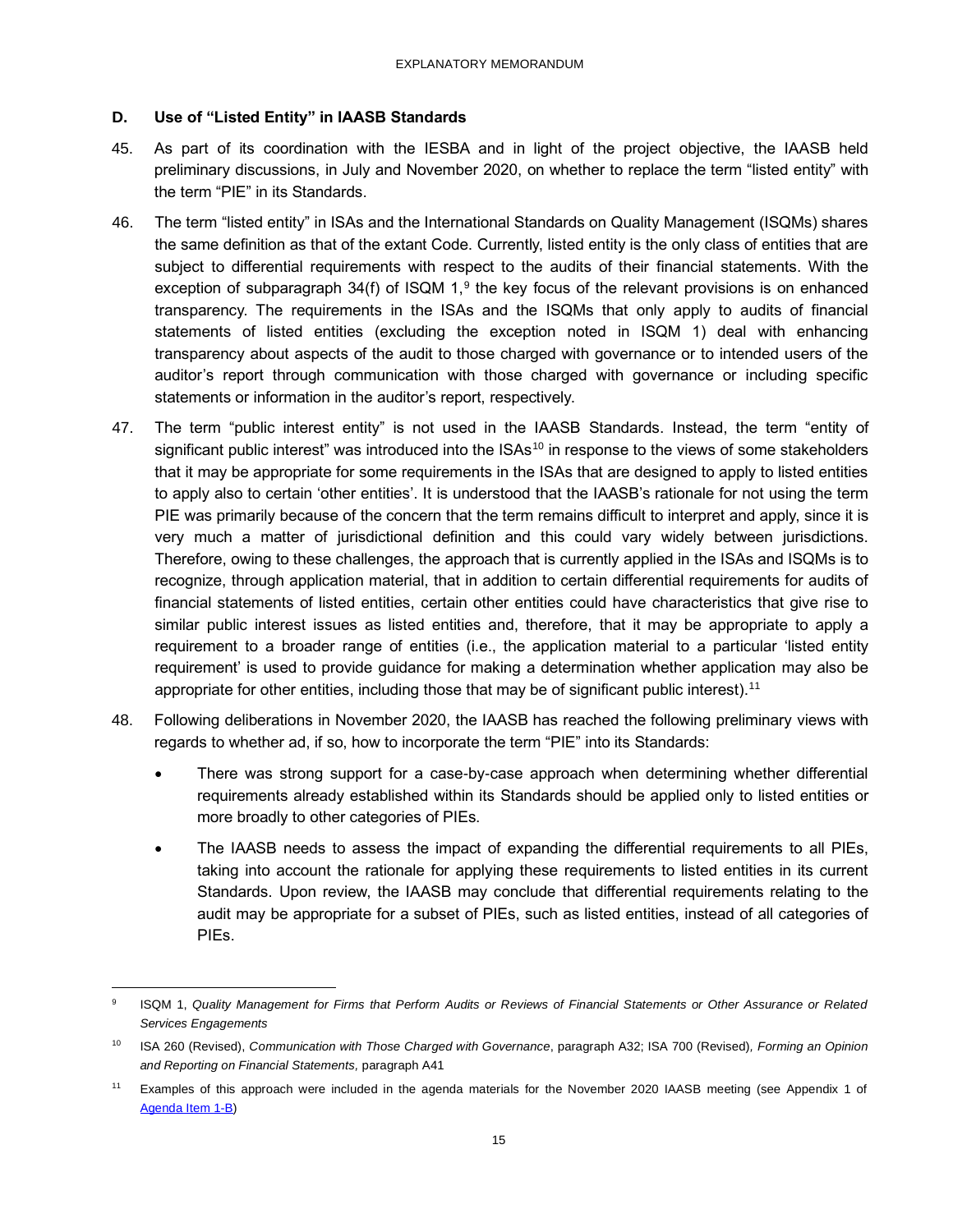- If the IAASB maintains that differential requirements should only be restricted to listed entities in its Standards, the IAASB will need to consider further whether to align "listed entity" in the IAASB Standards with the equivalent term used in the final standard issued by the IESBA as a result of the PIE project.
- 49. As part of its initial information gathering, the IAASB supported using the IESBA's ED process to seek initial feedback from stakeholders in order to inform its case-by-case approach of reviewing the use of "listed entity" in the IAASB's standards.

### **E. Expected Role of Local Bodies**

- 50. As mentioned above, the second key component to the IESBA's approach requires the relevant local bodies to refine the IESBA's PIE definition as part of the local adoption and implementation process.
- 51. Proposed paragraph 400.15 A1 aims to clarify the high-level nature of the Code's PIE definition and the role of the local bodies. Given the broad nature of the expanded list of PIEs in the proposed paragraph R400.14, these categories need to be further refined as appropriate for use within a local jurisdiction in order that the right entities are captured as PIEs by the local Code. As such, it is imperative that the relevant local bodies proactively determine what further refinements to the IESBA's list of PIE categories are necessary as part of the adoption and implementation process.
- 52. The IESBA is of the view that the relevant local bodies have the responsibility, and are also best placed, to assess and determine which entities or types of entities should be treated as PIEs for the purposes of additional independence requirements. As observed by the IESBA, a number of jurisdictions have already done so by taking into consideration issues, concerns and nuances specific to the local environment and how these impact the public interest in their jurisdictions.
- 53. The IESBA anticipates that some of its stakeholders' queries might be more suitably addressed at the local level. For instance, the IESBA is of the view that the following types of queries should be addressed by the relevant local bodies as they refine the IESBA PIE definition for local adoption:
	- Whether entities whose financial instruments are traded on a particular second-tier market or other public forum should be excluded in subparagraph R400.14 (a)?
	- Whether smaller companies should be excluded from any or all of the categories of PIE and what threshold should be set taking into account the need to balance the public interest and the burden of additional requirements imposed on the auditors of PIEs?
	- Whether certain types of financial institutions such as credit unions or other mutual societies should be excluded from the definition in subparagraph R400.14 (b)?
	- What types of specialized insurance entities, such as reinsurers, mutual captives or health insurers should be captured by subparagraph R400.14 (c)?
	- What types of post-employment benefits, for example one-off or regular pensions payments, defined benefit or defined contribution plans or medical benefits, should be excluded under subparagraph R400.14 (d)?
	- Whether there are other entities that are outside the IESBA's PIE categories but whose size or nature of operations might attract significant public interest in the event of financial failure, such as large private or public sector companies, large private sector utilities or charities providing services to a large number of beneficiaries or raising significant funds from the public?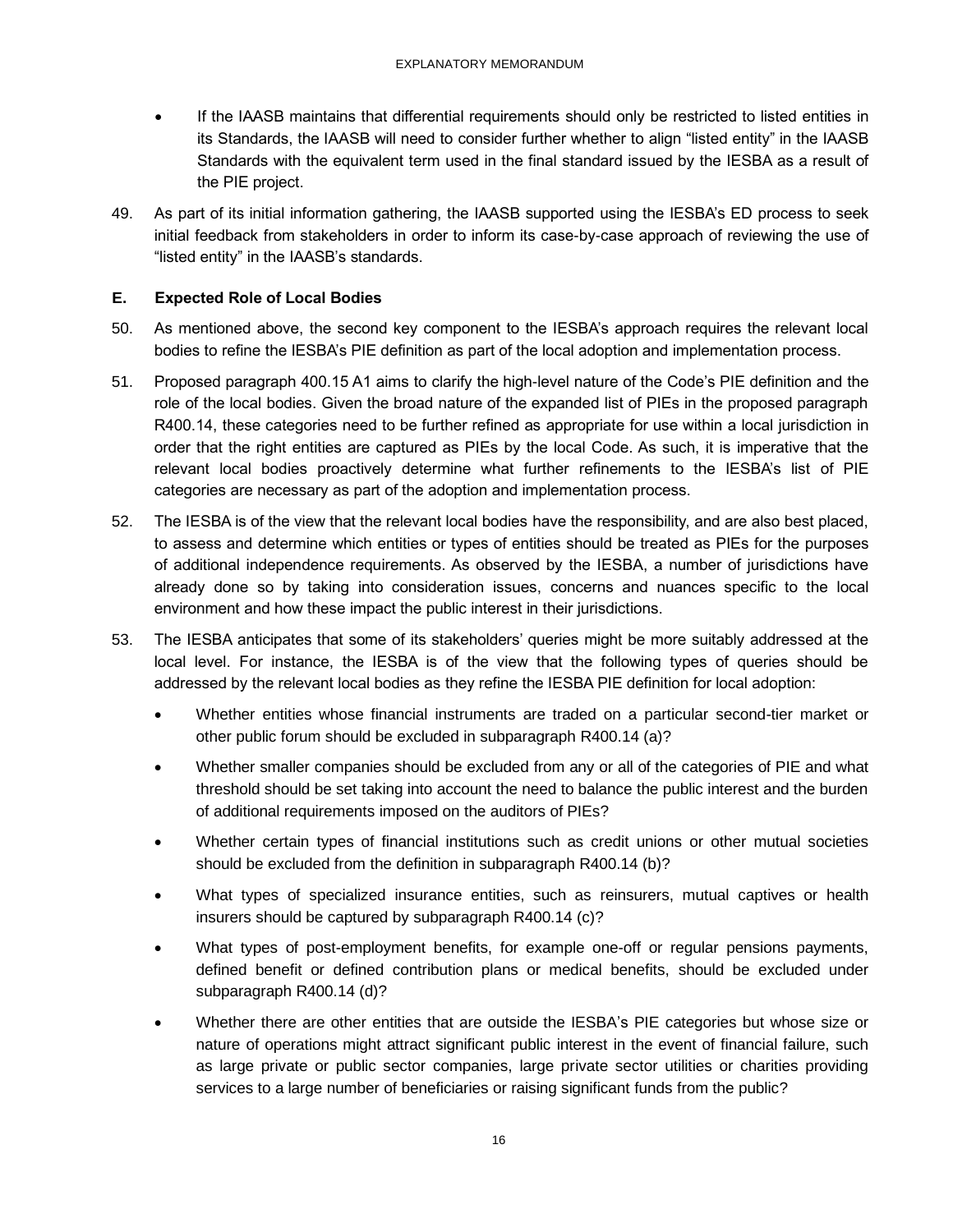54. The following scenario further explains the expectation on the relevant local bodies to revise the PIE definition under the IESBA's approach:

An NSS, as the relevant local body, is responsible for adoption of the IESBA Code in its jurisdiction and is considering how to adopt the final revisions from the IESBA's PIE project.

Proposed subparagraph R400.14 (b) provides that the following types of entities must be treated by firms as PIEs:

\*An entity one of whose main functions is to take deposits from the public"

Under this proposed definition, deposit-taking financial institutions such as banks, credit unions and building societies would be captured as PIEs for the purposes of the Code.

In considering proposed subparagraph R400.14 (b), the NSS must consider if all deposit-taking financial institutions within its jurisdiction will draw such level of public interest in their financial condition that they should be classified as PIEs in their local ethics code.

In developing its view, the NSS:

- Might wish to consider the list of factors set out in proposed paragraph 400.8 in determining if certain types of entities within this category do not attract significant public interest in their financial condition.
- Should consult with the relevant stakeholders such as its local banking regulator.

The NSS might, for instance, determine that only those entities that are deemed as "banks" under its local banking law should be treated as PIEs under subparagraph R400.14 (b) and that all other types of deposit-taking financial institutions do not attract sufficient public interest to be classified as PIEs.

55. Whilst this is not the typical approach adopted by the Code, the IESBA believes that this approach will encourage jurisdictions to reconsider any current list of PIEs and expand it to include, at a minimum, those categories set out in the IESBA's final revisions. The IESBA is confident that this approach will, with the appropriate assistance from the IESBA and strong engagement by relevant local bodies, result in greater consistency of PIE categories across jurisdictions whilst allowing for the necessary customization that best addresses the public interest issues at the local level.

### *Additional Support from IESBA*

- 56. When developing its approach, the IESBA has considered the potential risk highlighted by some IESBA and IAASB members as well as other stakeholders with regards to the relevant local bodies' capacity. Their concern is that the relevant local bodies may not have the requisite capacity, in the sense of capability, knowledge and resources, or the authority to make the necessary assessment and refinements of a list of high-level PIE categories in their local codes. Further, the IESBA recognized that some jurisdictions might simply adopt the Code as is without much or any refinement, a situation which would undermine the IESBA's broader approach.
- 57. To better understand this potential risk, and with the assistance of IFAC's Quality and Development Team, a questionnaire was circulated to approximately 50 professional accountancy organizations (PAOs) in mostly smaller and less developed jurisdictions in Asia, the Middle East and Africa as well as Central and South America between July and October 2020. The purpose of the questionnaire was to seek preliminary feedback on the expected role and capacity of local bodies to refine the PIE definition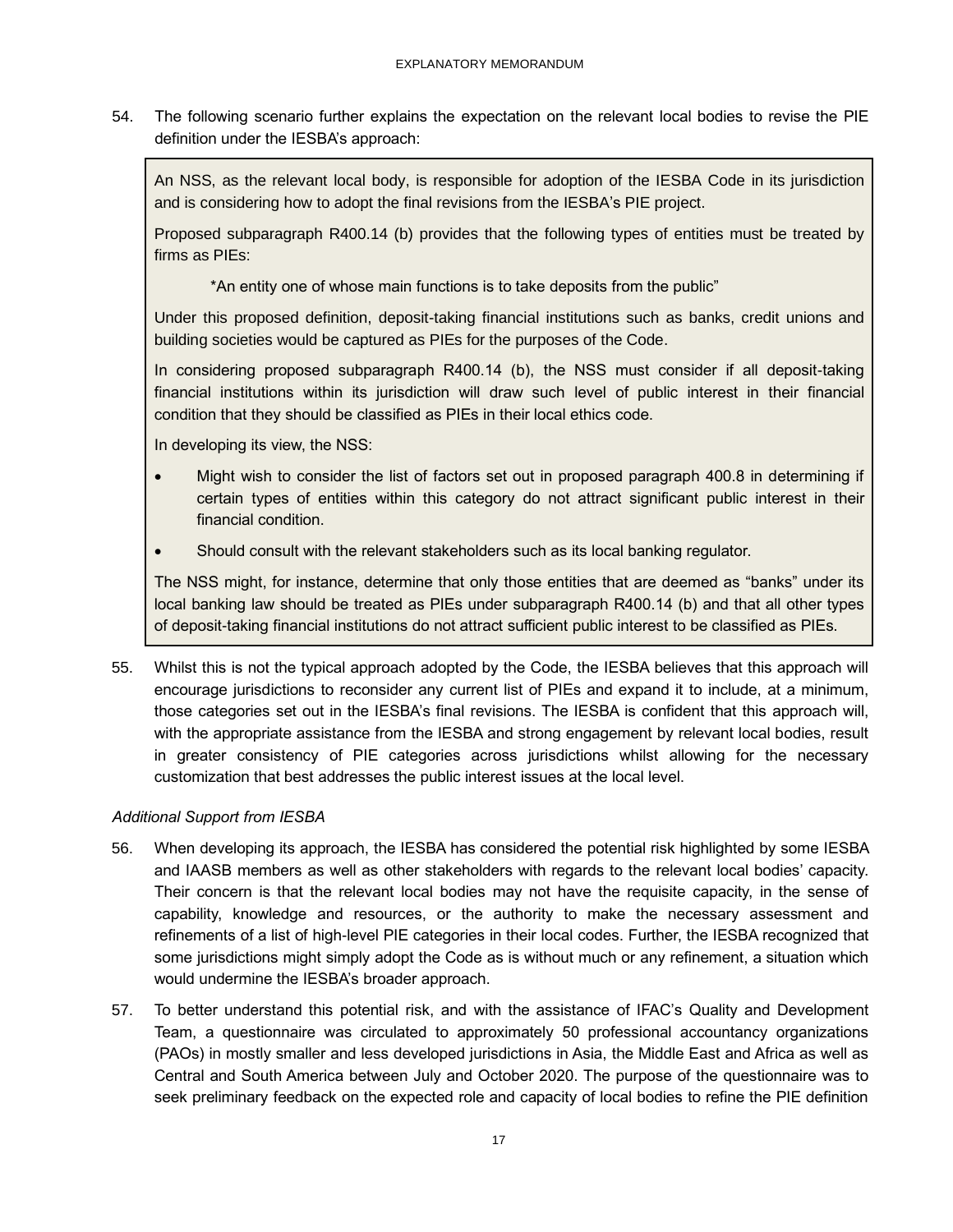as part of the local adoption process. Based on the input received from a mixture of PAOs with direct, shared or no authority to revise the PIE definition, the IESBA observed that:

- There was strong indication that refinement of the PIE definition can be achieved in these jurisdictions.
- A number of jurisdictions already have local PIE definitions that encompass much of what the IESBA is proposing.
- Some expressed the view that the draft definition presented in the questionnaire<sup>12</sup> is sufficient to develop their local definitions.
- 58. The IESBA acknowledged that the process of refining the IESBA's revised definition of PIE, whilst achievable, is not a simple or quick process and will require significant effort and accumulation of experience from the relevant local bodies.
- 59. The IESBA has therefore agreed to develop an appropriate outreach and education program, commencing later in 2021 in order to achieve effective adoption of its revisions. In the first instance, the IESBA plans to release non-authoritative guidance material that provides additional explanation and information as a supplement to the explanatory memorandum in this ED. It aims to, amongst other things, assist the relevant local bodies in considering and planning how to revise the IESBA's definition as part of their adoption and implementation process. Other activities may include webinars and targeted stakeholder meetings. Upon approval of the final revisions, it is anticipated that a separate IESBA working group will be established to support the rollout of the revised PIE definition.
- 60. In addition, as highlighted in paragraph 89 below, the IESBA has also provisionally agreed to an extended effective date for the final revisions (December 15, 2024) which will give the relevant local bodies a longer transition period to assess, develop and finalize the necessary refinements.

### **F. Role of Firms**

- 61. The third component of the IESBA's approach relates to an increased role for the firms and is made up of two new proposed requirements:
	- Elevation of extant application material to a requirement for firms to determine if any additional entities should be treated as PIEs (paragraph R400.16)
	- A new requirement for the firms relating to increasing the transparency of when an entity has been treated as a PIE (paragraph R400.17)

### *Determination to Treat Additional Entities as PIEs*

- 62. The IESBA considers that it would be in the public interest if the extant application material that encourages firms to determine whether to treat additional entities, or certain categories of entities, as PIEs were elevated to a requirement.
- 63. The proposals also require firms, in making such determination, to apply the reasonable and informed third party test. The IESBA is of the view that such enhancement will help ensure that the right entities not otherwise scoped in under the IESBA definition or the local refinements are treated as PIEs.

The version presented in the questionnaire was discussed by the IESBA in [Agenda 8-C](https://www.ethicsboard.org/meetings/june-8-12-15-2020-virtual-meeting) of the June 2020 IESBA meeting.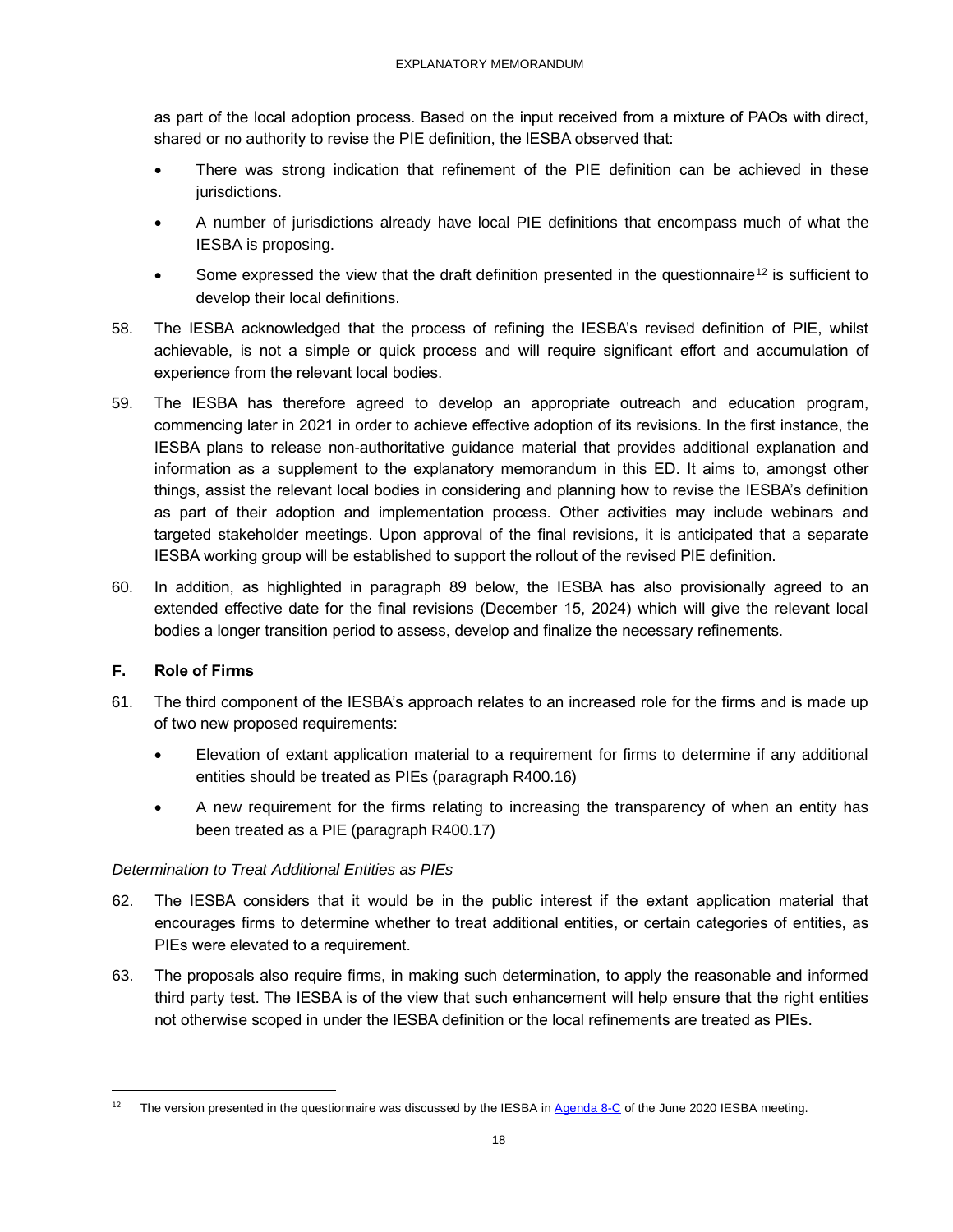- 64. To be clear, the proposed paragraph R400.16 is not an exception to the requirement set out in paragraph R400.14 and firms can only add more entities as PIEs.
- 65. To guide firms in making their determination, the IESBA has included a number of factors in proposed paragraph 400.16 A1 for their consideration:

### First factor

It is not anticipated that a firm should treat an entity as a PIE when it has been explicitly specified as not being a PIE by law or regulation.

### Second factor

- A number of stakeholders have suggested that the PIE definition should include those entities that are in the process of being traded publicly, similar to how this is approached in the definition of a "public accountability" entity in the International Financial Reporting Standard (IFRS) for Small and Medium-sized Entities (SMEs).
- However, the IESBA noted that the process of becoming "listed" or publicly traded varies considerably among jurisdictions as does the timetable for normally achieving this status. In addition, there did not appear to be any reason why such consideration should apply to only one of the proposed expanded categories of PIE. On balance, therefore, the IESBA concluded that it is more appropriate to extend this consideration to all PIEs and include it as a factor for firms' consideration as they will be in the best position (in discussion with the entity) to determine, based on the specific facts and circumstances, when it would be most appropriate to start treating a given entity as a PIE.
- The IESBA used the phrase "in the near future" to broadly describe the time element instead of prescribing a more definitive timeframe such as before the conclusion of the subsequent year's audit.

### Third and fourth factor

• These two new factors are intended to cover the situations where in similar circumstances a firm or a predecessor firm has treated the same entity as a PIE, and where in similar circumstances the firm has treated other entities as PIEs. It is designed to reinforce consistency and mitigate against an entity switching auditors simply to achieve a different treatment.

### Fifth factor

This factor recognizes that a client or other relevant stakeholders such as a major shareholder might ask for the entity to be treated as a PIE in order to enhance the confidence in its audit and its financial statements. However, any such requests must be properly considered by the firm as the decision to treat additional entities as PIEs ultimately rests with the firm, taking into account the views of those charged with governance (TCWG) or the entity's stakeholders.

### Sixth factor

The IESBA is conscious that many of the additional independence requirements for PIE audits relate to increased communication with TCWG. Implicit in those requirements is that TCWG will respond appropriately which, in turn, relies on the entity having an appropriate governance framework. In considering therefore whether to treat an additional entity as PIE, it is appropriate to take into account factors such as whether the entity has the necessary governance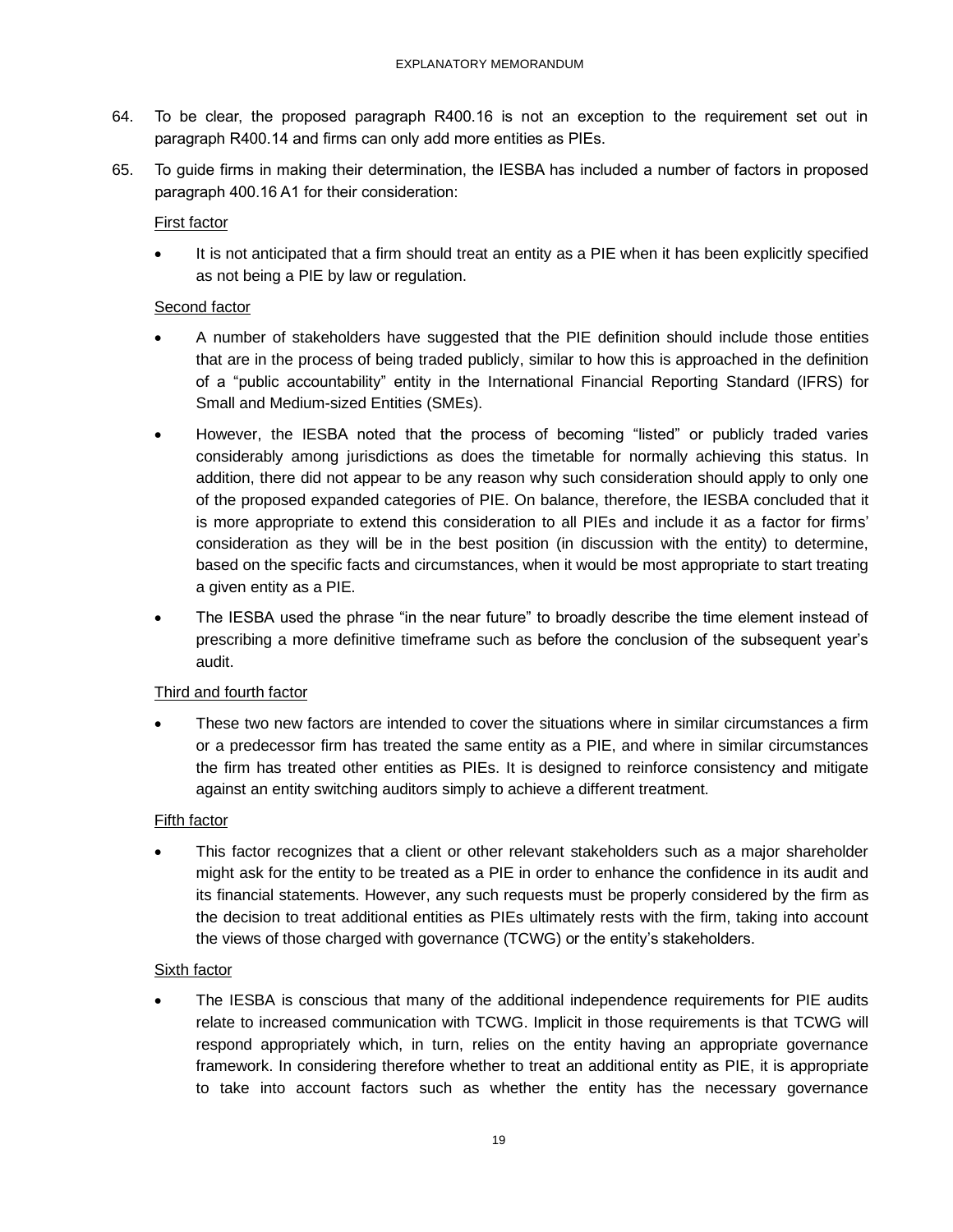arrangements and whether its financial statements are subject to an appropriate level of accounting and financial reporting requirements.

#### *Transparency Requirement*

- 66. The IESBA recognized that one effect of its proposals may be increased uncertainty by the public as to whether an entity has been treated as a PIE by a firm given the local variations that might arise and the new requirement on firms in proposed paragraph R400.16.
- 67. To address this issue, the IESBA agreed to include a new disclosure requirement in proposed paragraph R400.17 and to explore with the IAASB in the first instance the option of adding a requirement in the ISAs for the auditor's report to disclose whether an entity was treated as a PIE.
- 68. In light of the feedback received from the IAASB (see section below), the IESBA is proposing a new general requirement for a firm to disclose whether an entity has been treated as a PIE without at this stage stating how that disclosure should be made.
- 69. The IESBA is seeking views from respondents to this ED about different ways in which such disclosure may be made (including within the auditor's report) and their views on the advantages and disadvantages of different approaches.

### IAASB Discussions on Transparency Requirement

70. In November 2020, the IAASB considered three options with respect to requiring auditors to disclose in the auditor's report that a client was treated as a PIE (see Section II of [Agenda Item 1-B](https://www.iaasb.org/meetings/iaasb-conference-call-november-10-11-2020) for the November 2020 IAASB virtual meeting):

**Option 1** – No change to the auditor's report

- **Option 2** IAASB to pursue the possibility of enhanced transparency as part of its Auditor Reporting Post-Implementation Review (PIR)
- **Option 3** IAASB to explore potential revisions to ISA 700.28 $(c)$ .<sup>13</sup> As part of its consideration, the IAASB also reviewed two illustrated drafts.
- 71. Whilst there was some support for Options 1 and 3, the majority of the IAASB members preferred Option 2 on the basis that further analysis as part of IAASB's Auditor Reporting PIR will allow the Board to properly consider any potential impact and unintended consequences for auditor reporting, before deciding on an appropriate course of action. This also will provide an opportunity to further explore potential revisions such as those that were presented to the IAASB in November 2020 as part of Option 3.
- 72. As part of its initial information gathering, the IAASB supported using the IESBA's ED process to seek initial feedback from stakeholders with regards to the three options.

<sup>&</sup>lt;sup>13</sup> ISA 700 (Revised), paragraph 28(c) requires that the auditor's report include a "statement that the auditor is independent of the entity in accordance with the relevant ethical requirements relating to the audit, and has fulfilled the auditor's other ethical responsibilities in accordance with these requirements." It also requires that statement to identify the jurisdiction of origin of the relevant ethical requirements or refer to the IESBA Code.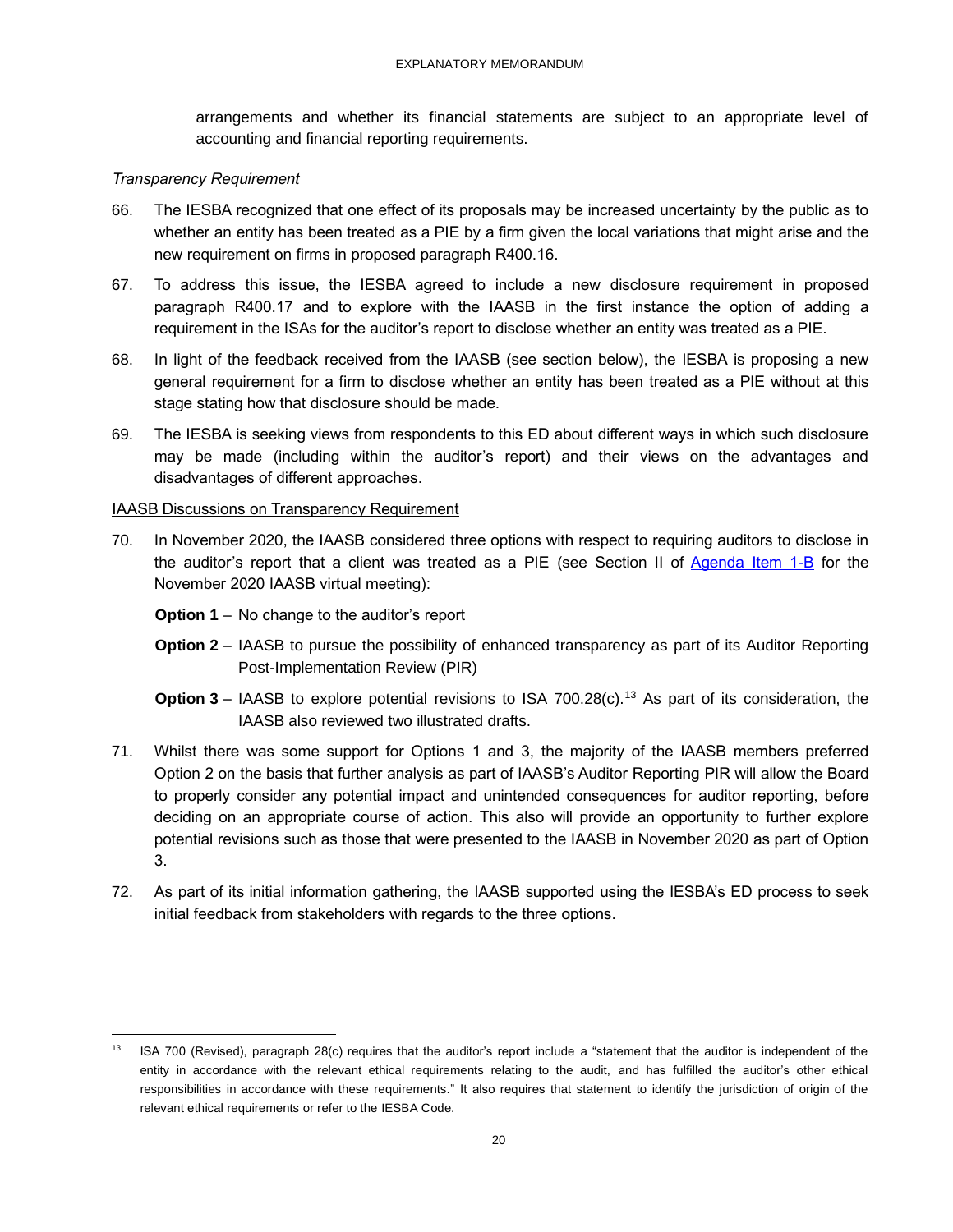### **G. Other Matters**

### *Consequential Amendment*

73. The IESBA proposes to replace the term "listed entity" with "publicly traded entity" in extant paragraph 300.7 A7.

### *Related Entity*

- 74. The extant Code contains only one reference to "listed entity" in the IIS that is separate from its treatment as a PIE. This reference, in extant paragraph R400.20, specifies which related entities are included in the definition of an audit client as follows:
	- When an audit client is a listed entity, reference to audit client will always include all of its related entities (upstream, downstream and sister entities).
	- When an audit client is not a listed entity, references to an audit client includes those related entities over which the client has direct or indirect control (downstream only).
	- When an audit client is not a listed entity and when the audit team knows, or has reason to believe, that a relationship or circumstance involving any other related entity of the client is relevant to the evaluation of the firm's independence from the client, the audit team shall include that related entity when identifying, evaluating and addressing threats to independence.
- 75. In considering whether the reference of "listed entity" in extant paragraph 400.20 should be replaced with PIE, the IESBA:
	- Noted the Task Force's preliminary view that there is no strong philosophical reason for not extending the definition of audit client for listed entities in extant paragraph R400.20 to all PIEs.
	- Discussed whether such an extension would be inappropriate or in the public interest for certain entities, such as private equity complexes and sovereign wealth funds (SWFs), due to their corporate structures and the flow of information within those structures. In this regard, the IESBA noted that whilst this issue exists today for those entities that are listed entities, it might be compounded by extending the definition of audit client for a listed entity to apply to all PIEs as it would encompass a wider range of entities.
	- Acknowledged the complexity of the issue and agreed that further research on this topic, including the nature of the ownership structures of private equity companies and SWFs, is warranted in order that it can gain a better understanding of the ramifications of extending the whole universe of related entities for listed entities to apply to all PIEs.
- 76. Following deliberations, the IESBA agreed that the definition of audit client in extant paragraph R400.20 not to be further addressed as part of this project, except the IESBA is proposing that in paragraph R400.20, the term "listed entity" be replaced with the proposed new term "publicly traded entity" in subparagraph R400.14 (a).

### *Part 4B of the Code*

77. Whilst the focus of the project is on audits of financial statements and auditor independence (i.e., Part 4A of the Code), the project scope provides that any implications for Part 4B of the Code will be taken into account and addressed as necessary.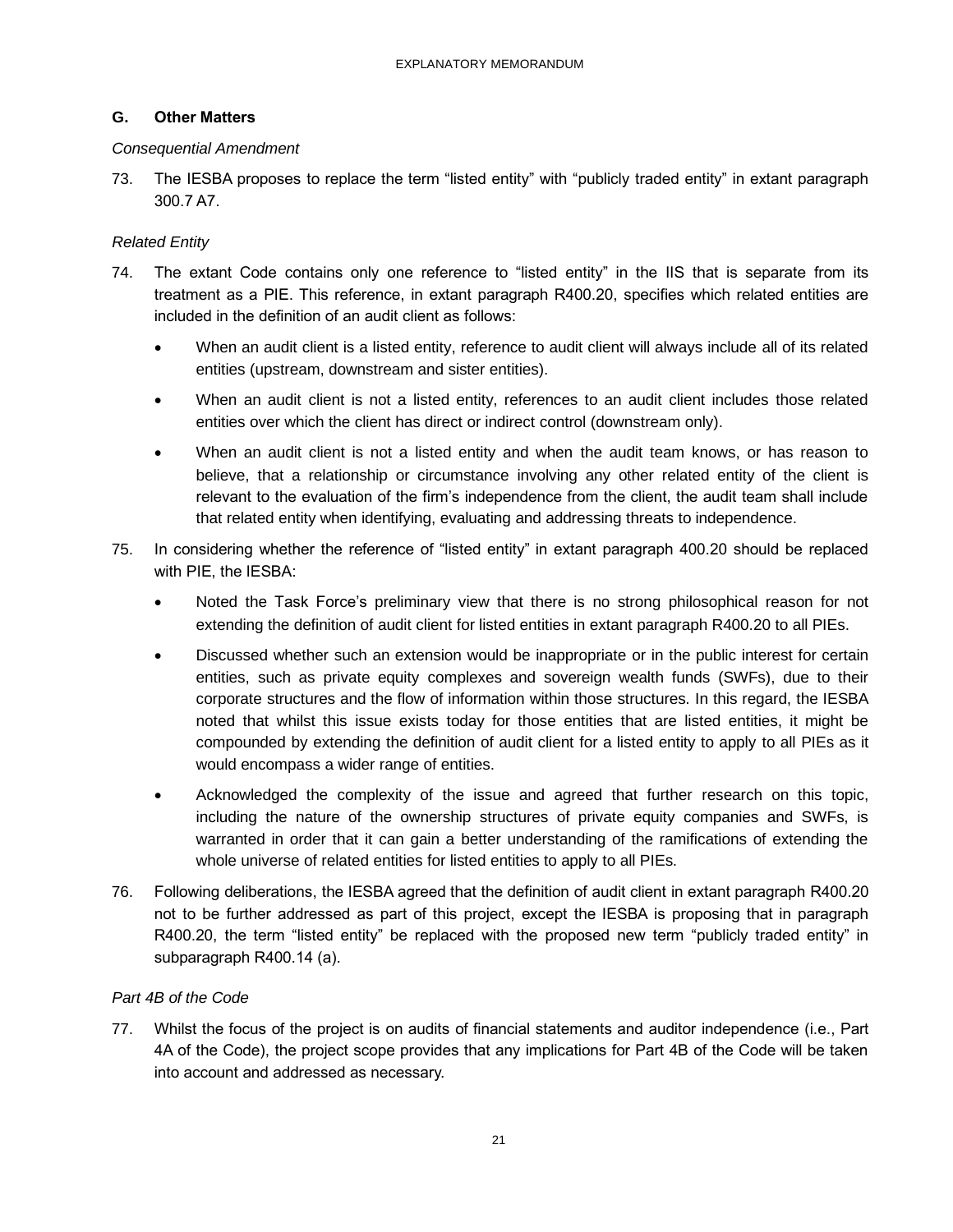- 78. Following its review of the revised Part 4B set out in the final pronouncement, *[Revisions to Part 4B of](https://www.ethicsboard.org/publications/final-pronouncement-alignment-part-4b-code-isae-3000-revised)  [the Code to Reflect Terms and Concepts Used in International Standard on Assurance Engagements](https://www.ethicsboard.org/publications/final-pronouncement-alignment-part-4b-code-isae-3000-revised)  [3000 \(revised\)](https://www.ethicsboard.org/publications/final-pronouncement-alignment-part-4b-code-isae-3000-revised)*, the IESBA concluded that changes to Part 4B are not necessary as part of the project.
- 79. The IESBA's rationale in reaching this conclusion is as follows:
	- The term "assurance engagement" in Part 4B refers to an assurance engagement other than an audit or a review engagement. Under such an engagement, the firm expresses an opinion that is designed to enhance the confidence of the intended users about the subject matter information. Paragraph 900.1 of the revised Part 4B gives a number of examples such as assurance on an entity's key performance indicators, an entity's compliance with law or regulation, and the effectiveness of an entity's system of internal control.
	- Whist there may be some assurance engagements that are of greater public interest than others, this is at least as much to do with the nature of the engagement as with the nature of the entity. As such, not all assurance engagements for a PIE (as defined by Part 4A) would be of significant public interest; equally, some assurance engagements for a non-PIE might be of significant public interest. Accordingly, the IESBA does not believe that developing a different definition of PIE in Part 4A has direct implications for Part 4B.
	- The IESBA acknowledged that it may be possible to define a class of "public interest assurance" engagements" but believes this is outside the scope of the current project. In considering whether to take forward another project to consider this, the IESBA is of the view that it would be helpful firstly to reflect on what additional independence requirements (if any) might be imposed on the providers of such engagements in order to enhance confidence in their performance.

# <span id="page-21-0"></span>**IV. Analysis of Overall Impact of the Proposed Changes**

- 80. The IESBA believes that the proposals, as refined at the local level, will capture as PIEs those entities whose financial condition draws significant public interest, thereby enhancing public confidence in the audits of their financial statements through additional independence requirements, including those recently approved by the IESBA under Non-assurance Services (NAS) and Fees projects in December 2020.<sup>14</sup>
- 81. Public interest will be served by:
	- Bringing greater clarity to the various concepts within the definition of PIE and expanding the categories of PIE.
	- Assisting the relevant local bodies to refine the PIE definition as part of their adoption and implementation process.
- 82. For relevant local bodies responsible for adoption and implementation of the Code, (e.g., regulators, audit oversight bodies, NSS and PAOs), the IESBA believes that there will be additional time and costs associated with refining the IESBA's final revisions. For instance, an NSS may need to hold a consultation process with the relevant regulators and oversight bodies and other stakeholders to determine the appropriate size and other thresholds in order to scope in the right entities as PIEs at the

<sup>&</sup>lt;sup>14</sup> The revised NAS and Fees provisions are subject to the approval of the Public Interest Oversight Board (PIOB) at its April 2021 meeting before issuance as final pronouncements.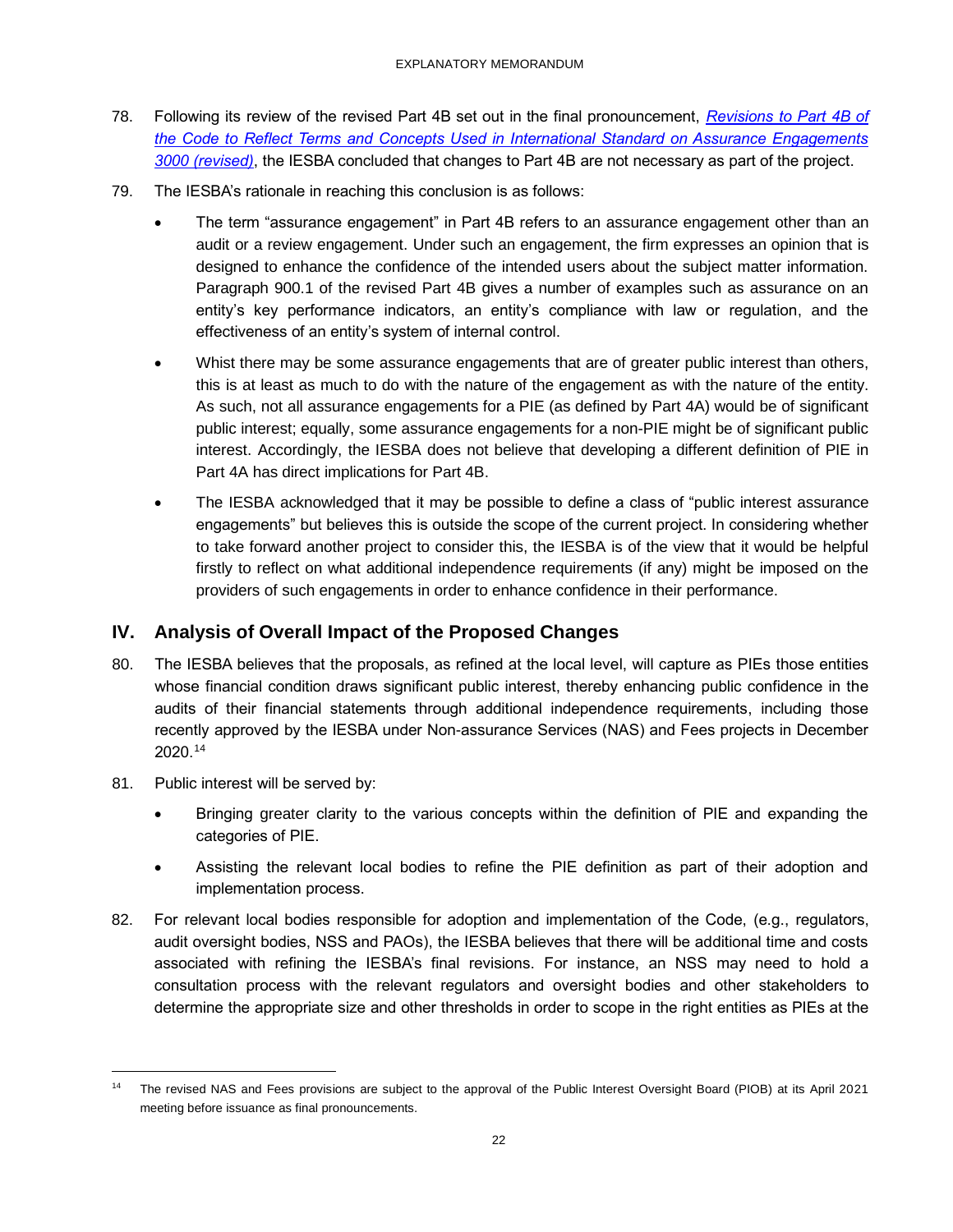local level. As mentioned above, the IESBA will provide non-authoritative guidance material and other support to assist relevant local bodies with adoption and implementation.

- 83. Firms will incur some costs when revising their policies and procedures to ensure all their clients are correctly classified as either PIEs or non-PIEs under the revised definition of PIE. There will also be some additional costs in implementing the new proposed requirement for firms to determine if additional entities should be treated as PIEs. The associated costs of transiting non-PIE clients to PIE clients, including the nature and significance of such costs, will depend on the particular circumstances such as:
	- Whether there is already an expanded list of PIE entities for the purposes of applying independence requirements in the local context.
	- Whether a firm's existing policies and procedures already take a broad interpretation of what entities should be treated as PIEs under the relevant ethics standards, laws and regulations.
	- The types of NAS provided to a client, some of which may need to be discontinued as they would be prohibited for PIEs under the IIS.
	- Any additional requirements to communicate with TCWG and other disclosure requirements.
- 84. The IESBA notes that a proposed effective date of December 15, 2024 for the PIE project's final revisions (see Section V below) will allow firms sufficient time to revise and implement the relevant policies and procedures for the revised NAS and Fees provisions and apply them to their PIE clients under the extant IESBA Code before they need to be applied to any new PIE clients captured under the revised PIE definition.
- 85. As with any changes to the Code, firms can expect implementation costs associated with awareness and training initiatives, and maintenance costs in updating their internal policies and methodologies.

# <span id="page-22-0"></span>**V. Project Timetable and Effective Date**

| April 2021     | Closing date for comments to the ED<br>$\bullet$                                                                                                          |
|----------------|-----------------------------------------------------------------------------------------------------------------------------------------------------------|
| June 2021      | Highlights of significant comments to the IESBA<br>$\bullet$                                                                                              |
| September 2021 | Discussion of significant issues arising on exposure with the<br><b>IESBA CAG</b><br>Full IESBA review of comments and first read of revised<br>proposals |
| December 2021  | IESBA approval of final pronouncement                                                                                                                     |

86. The remaining timeline for this project is as follows:

87. The IESBA considered the effective date for the PIE project's final revisions in conjunction with those of the NAS and Fees projects given the impact of the revisions to the NAS and Fees provisions on the audit of PIE clients.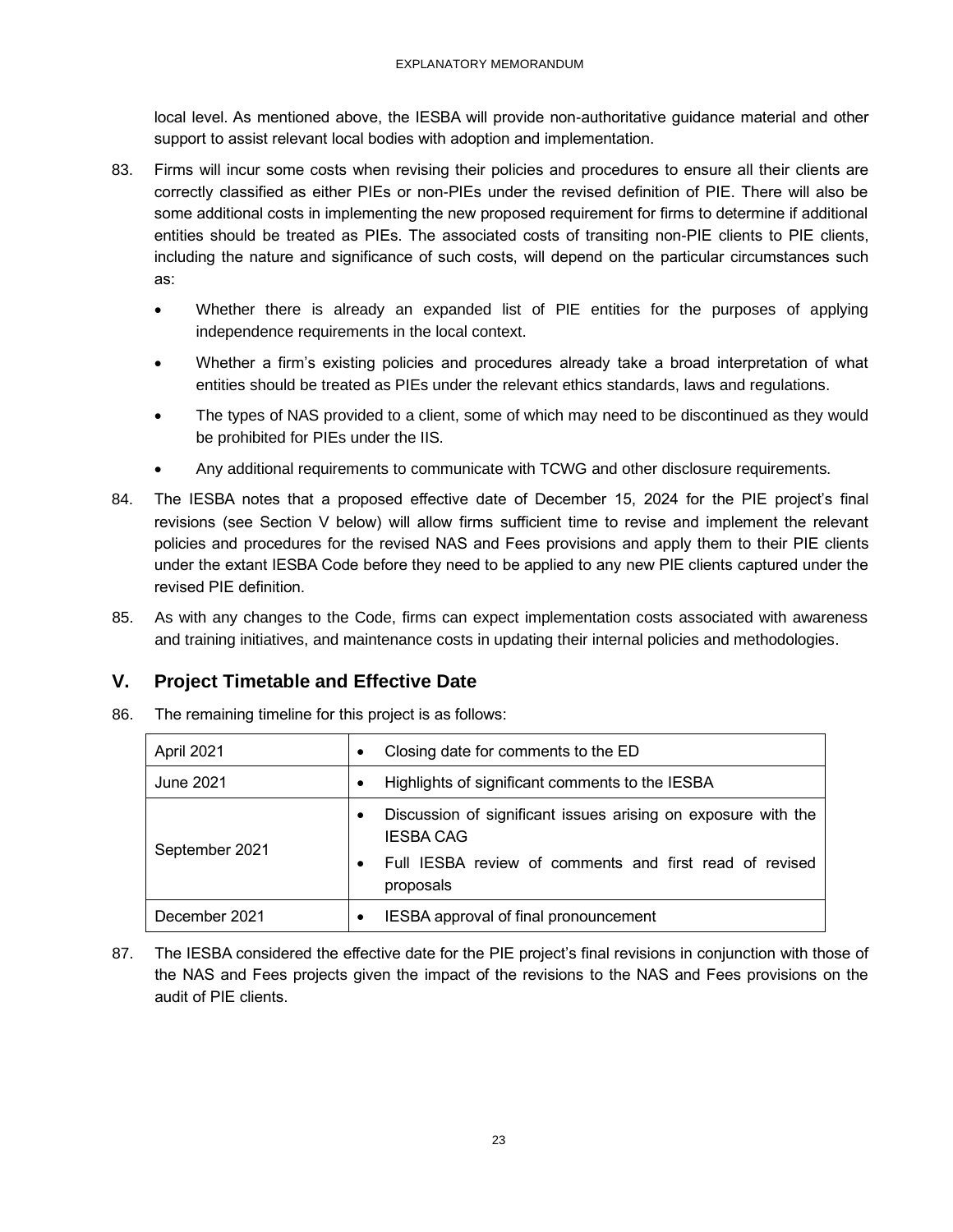- 88. Whilst the IESBA's initial intention was for the three projects' final revisions to become effective on the same date, the IESBA acknowledged that it was unlikely that this can take place at least until December 2023 given that the PIE exposure draft was yet to be released.
- 89. Following approval of the NAS and Fees revisions at its November-December 2020 meeting, the IESBA considered three options and agreed to Option 3 below:

|                 | <b>NAS and Fees</b> | <b>PIE</b>       |
|-----------------|---------------------|------------------|
| <b>OPTION 1</b> | 15 December 2022    | 15 December 2023 |
| <b>OPTION 2</b> | 15 December 2023    | 15 December 2023 |
| <b>OPTION 3</b> | 15 December 2022    | 15 December 2024 |

- 90. In agreeing to the effective dates in Option 3, the IESBA took into account the following:
	- Under the PIE project's approach and proposals, the relevant local bodies will need time to refine the revised PIE definition as part of the adoption and implementation process.
	- A longer transition period will provide more time for relevant local bodies to refine the new PIE definition and also allow the IESBA more time to develop non-authoritative guidance material to facilitate global adoption of the PIE definition.
	- Whilst a later effective date is more suitable for the PIE project, the same considerations do not apply for the NAS and Fees projects.
	- An earlier effective date for the NAS and Fees projects is likely to respond better to the expectations of the regulatory community for strengthened auditor independence requirements to come into effect as soon as reasonably practicable.
	- The PIE proposals will in general lead to an expanded list of PIEs in most jurisdictions.
	- Option 3 will give firms some time to develop experience with the application of the new NAS and Fees provisions for PIEs based on the extant PIE definition before these provisions become applicable to a broader group of PIEs (i.e., a "step change" approach rather than a "big bang" one).
	- In the unforeseen event of a delay in completing the PIE project, this would not unduly withhold the NAS and Fees revisions coming into effect.

# <span id="page-23-0"></span>**VI. Guide for Respondents**

91. The IESBA welcomes comments on all matters addressed in this ED, but especially those identified in the Request for Specific Comments below. Comments are most helpful when they refer to specific paragraphs, include the reasons for the comments, and, where appropriate, make specific suggestions for any proposed changes to wording. When a respondent agrees with proposals in this ED, it will be helpful for the IESBA to be made aware of this view.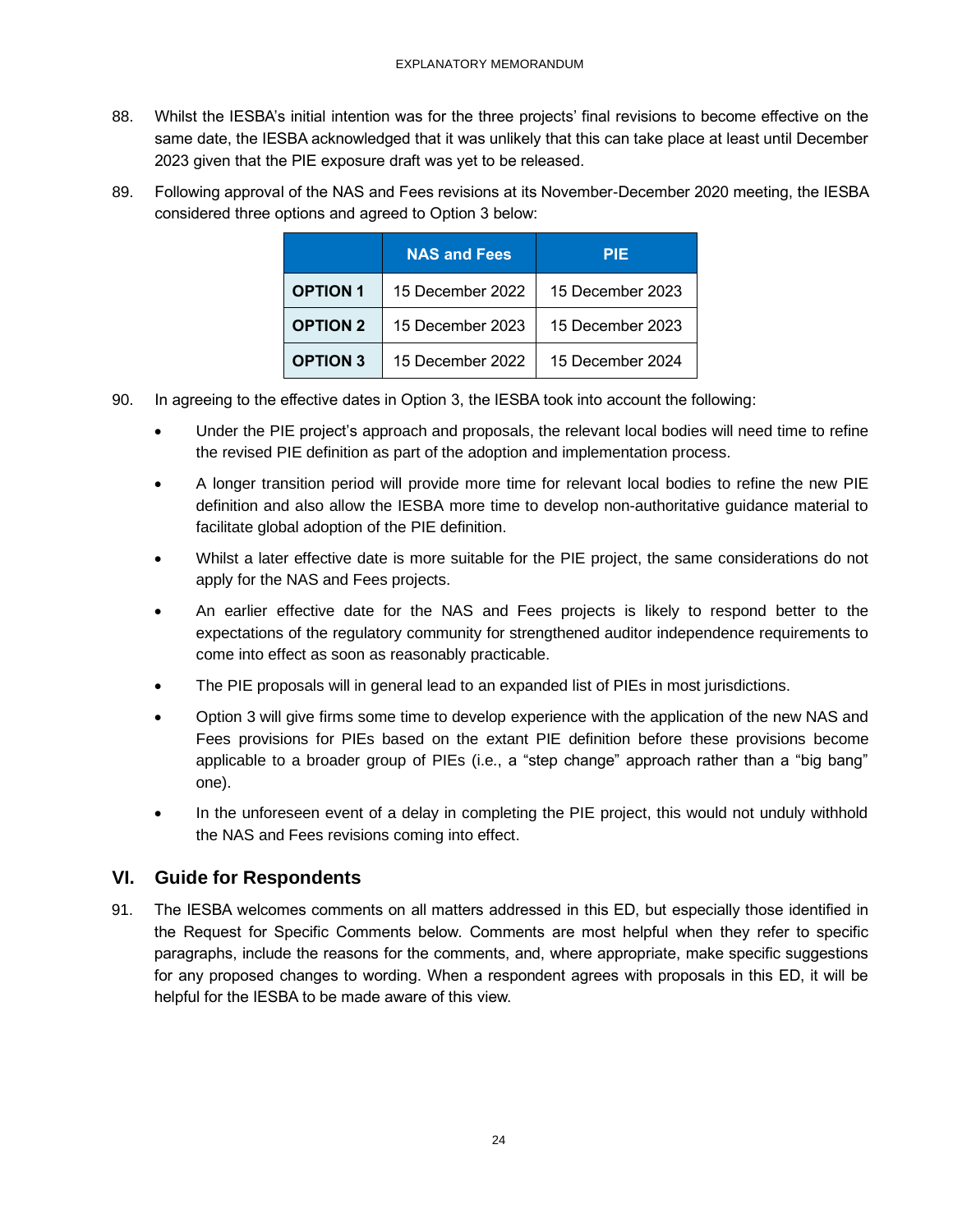# **Request for Specific Comments**

### *Overarching Objective*

- 1. Do you support the overarching objective set out in proposed paragraphs 400.8 and 400.9 as the objective for defining entities as PIEs for which the audits are subject to additional requirements under the Code?
- 2. Do you agree with the proposed list of factors set out in paragraph 400.8 for determining the level of public interest in an entity? Accepting that this is a non-exhaustive list, are there key factors which you believe should be added?

### *Approach to Revising the PIE Definition*

- 3. Do you support the broad approach adopted by the IESBA in developing its proposals for the PIE definition, including:
	- Replacing the extant PIE definition with a list of high-level categories of PIEs?
	- Refinement of the IESBA definition by the relevant local bodies as part of the adoption and implementation process?

### *PIE Definition*

- 4. Do you support the proposals for the new term "publicly traded entity" as set out in subparagraph R400.14(a) and the Glossary, replacing the term "listed entity"? Please provide explanatory comments on the definition and its description in this ED.
- 5. Do you agree with the proposals for the remaining PIE categories set out in subparagraphs R400.14 (b) to (f)?
- 6. Please provide your views on whether, bearing in mind the overarching objective, entities raising funds through less conventional forms of capital raising such as an initial coin offering (ICO) should be captured as a further PIE category in the IESBA Code. Please provide your views on how these could be defined for the purposes of the Code recognizing that local bodies would be expected to further refine the definition as appropriate.

### *Role of Local Bodies*

- 7. Do you support proposed paragraph 400.15 A1 which explains the high-level nature of the list of PIE categories and the role of the relevant local bodies?
- 8. Please provide any feedback to the IESBA's proposed outreach and education support to relevant local bodies. In particular, what content and perspectives do you believe would be helpful from outreach and education perspectives?

# *Role of Firms*

- 9. Do you support the proposal to introduce a requirement for firms to determine if any additional entities should be treated as PIEs?
- 10. Please provide any comments to the proposed list of factors for consideration by firms in paragraph 400.16 A1.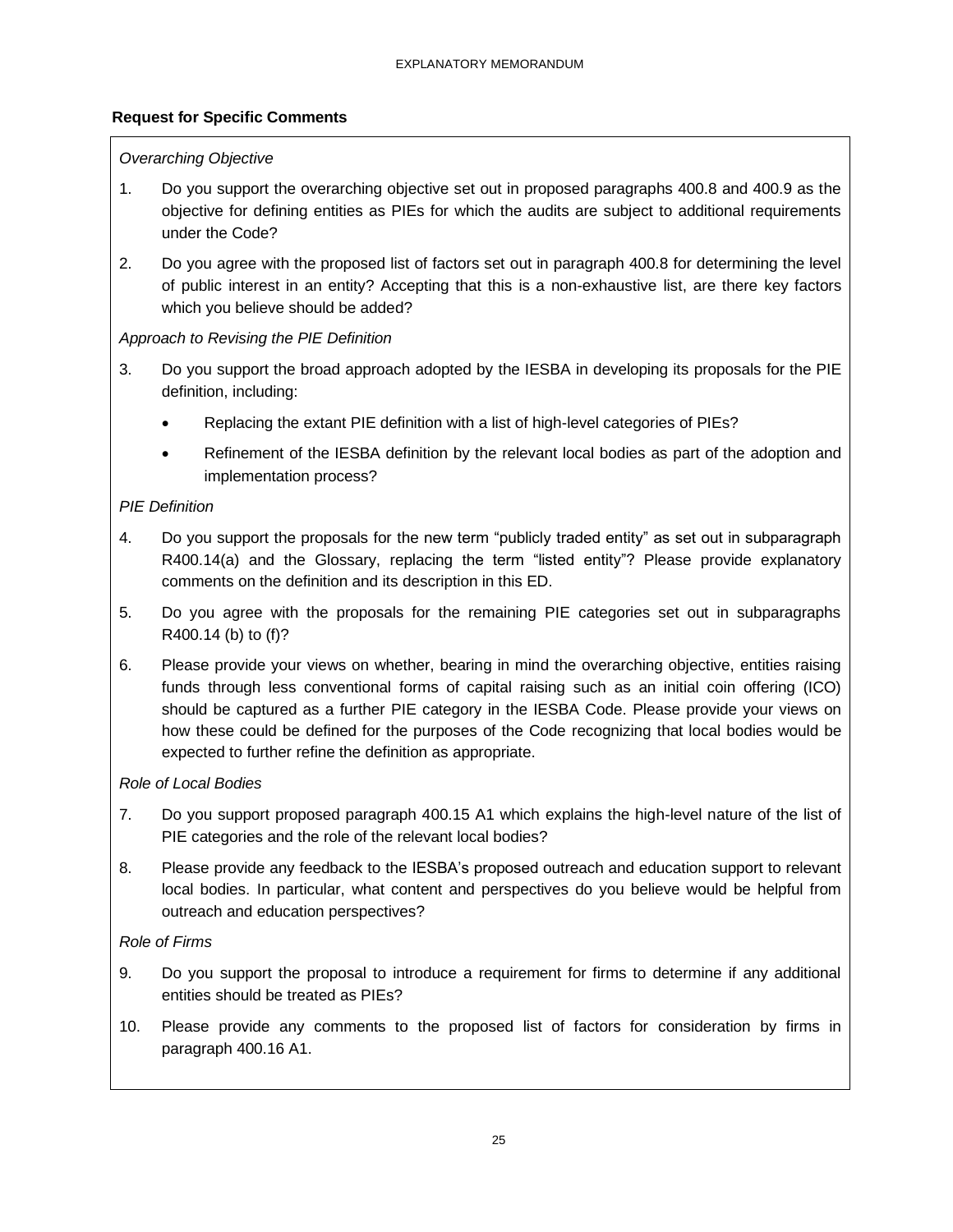*Transparency Requirement for Firms*

- 11. Do you support the proposal for firms to disclose if they treated an audit client as a PIE?
- 12. Please share any views on possible mechanisms (including whether the auditor's report is an appropriate mechanism) to achieve such disclosure, including the advantages and disadvantages of each. Also see question 15(c) below.

### *Other Matters*

- 13. For the purposes of this project, do you support the IESBA's conclusions not to:
	- (a) Review extant paragraph R400.20 with respect to extending the definition of "audit client" for listed entities to all PIEs and to review the issue through a separate future workstream?
	- (b) Propose any amendments to Part 4B of the Code?
- 14. Do you support the proposed effective date of December 15, 2024?

### *Matters for IAASB consideration*

- 15. To assist the IAASB in its deliberations, please provide your views on the following:
	- (a) Do you support the overarching objective set out in proposed paragraphs 400.8 and 400.9 for use by both the IESBA and IAASB in establishing differential requirements for certain entities (i.e., to introduce requirements that apply only to audits of financial statements of these entities)? Please also provide your views on how this might be approached in relation to the ISAs and ISQMs.
	- (b) The proposed case-by-case approach for determining whether differential requirements already established within the IAASB Standards should be applied only to listed entities or might be more broadly applied to other categories of PIEs.
	- (c) Considering IESBA's proposals relating to transparency as addressed by questions 11 and 12 above, and the further work to be undertaken as part of the IAASB's Auditor Reporting PIR, do you believe it would be appropriate to disclose within the auditor's report that the firm has treated an entity as a PIE? If so, how might this be approached in the auditor's report?

# **Request for General Comments**

- 92. In addition to the request for specific comments above, the IESBA is also seeking comments on the matters set out below:
	- *Small- and Medium-sized Entities (SMEs) and Small and Medium Practices (SMPs) –* The IESBA invites comments regarding any aspect of the proposals from SMEs and SMPs.
	- *Regulators and Audit Oversight Bodies –* The IESBA invites comments on the proposals from an enforcement perspective from members of the regulatory and audit oversight communities.
	- *Developing Nations –* Recognizing that many developing nations have adopted or are in the process of adopting the Code, the IESBA invites respondents from these nations to comment on the proposals, and in particular on any foreseeable difficulties in applying them in their environment.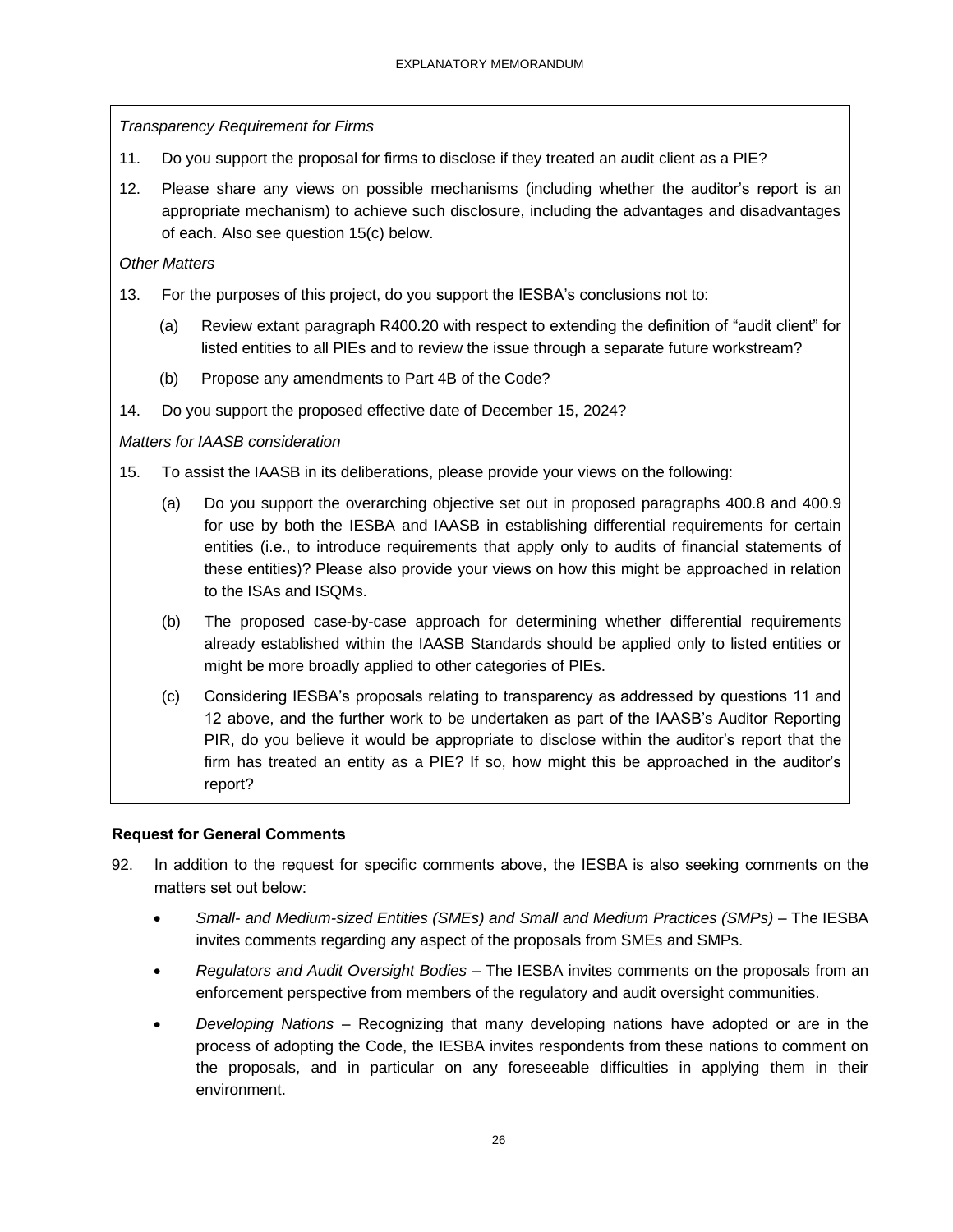• *Translations –* Recognizing that many respondents may intend to translate the final changes for adoption in their own environments, the IESBA welcomes comment on potential translation issues respondents may note in reviewing the proposals.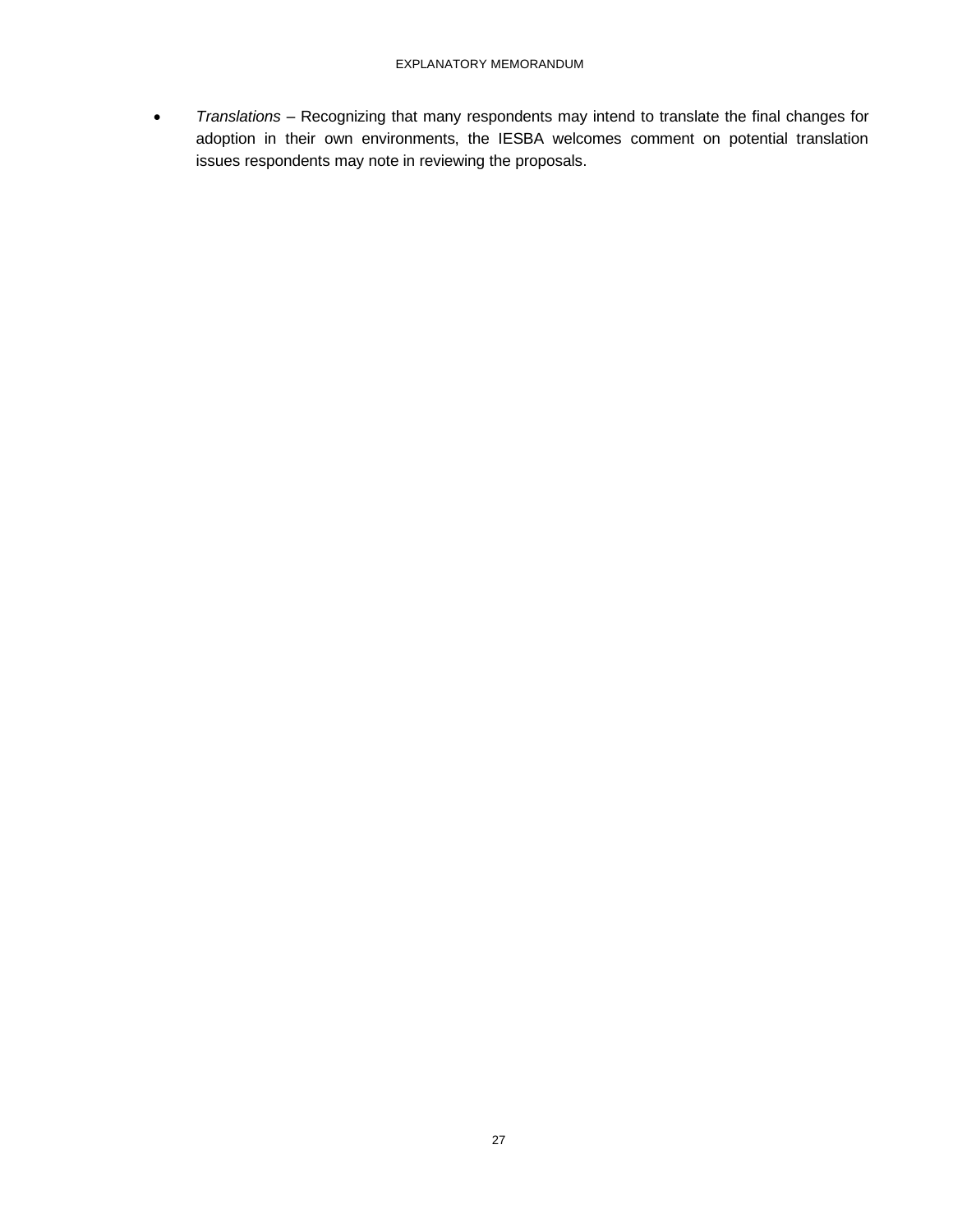# <span id="page-27-0"></span>**EXPOSURE DRAFT: PROPOSED REVISIONS TO THE DEFINITIONS OF LISTED ENTITY AND PUBLIC INTEREST ENTITY IN THE CODE (MARK-UP FROM EXTANT CODE)**

# **PART 4A – INDEPENDENCE FOR AUDIT AND REVIEW ENGAGEMENTS**

# **SECTION 400**

# **APPLYING THE CONCEPTUAL FRAMEWORK TO INDEPENDENCE FOR AUDIT AND REVIEW ENGAGEMENTS**

### **Introduction**

### **General**

**…**

### **Public Interest Entities**

- 400.8 Some of the requirements and application material set out in this Part reflect the extent of public interest in certain entities which are defined to be are applicable only to the audit of financial statements of public interest entities, reflecting significant public interest in the financial condition of these entities. Firms are encouraged to determine whether to treat additional entities, or certain categories of entities, as public interest entities because they have a large number and wide range of stakeholders.**[Moved to R400.17]** The extent of public interest will depend on Ffactors to be considered includinge:
	- The nature of the business or activities, such as the holding of assets in a fiduciary capacity for a large number of stakeholders. Examples might include financial institutions, such as banks and insurance companies, and pension funds taking on financial obligations to the public as part of an entity's primary business.
	- Whether the entity is subject to regulatory supervision designed to provide confidence that the entity will meet its financial obligations.
	- Size of the entity.
	- The importance of the entity to the sector in which it operates including how easily replaceable it is in the event of financial failure.
	- Number and nature of stakeholders including investors, customers, creditors andof employees.
	- The potential systemic impact on other sectors and the economy as a whole in the event of financial failure of the entity.
- 400.9 The purpose of these requirements and application material for public interest entities is to enhance confidence in their financial statements through enhancing confidence in the audit of those financial statements.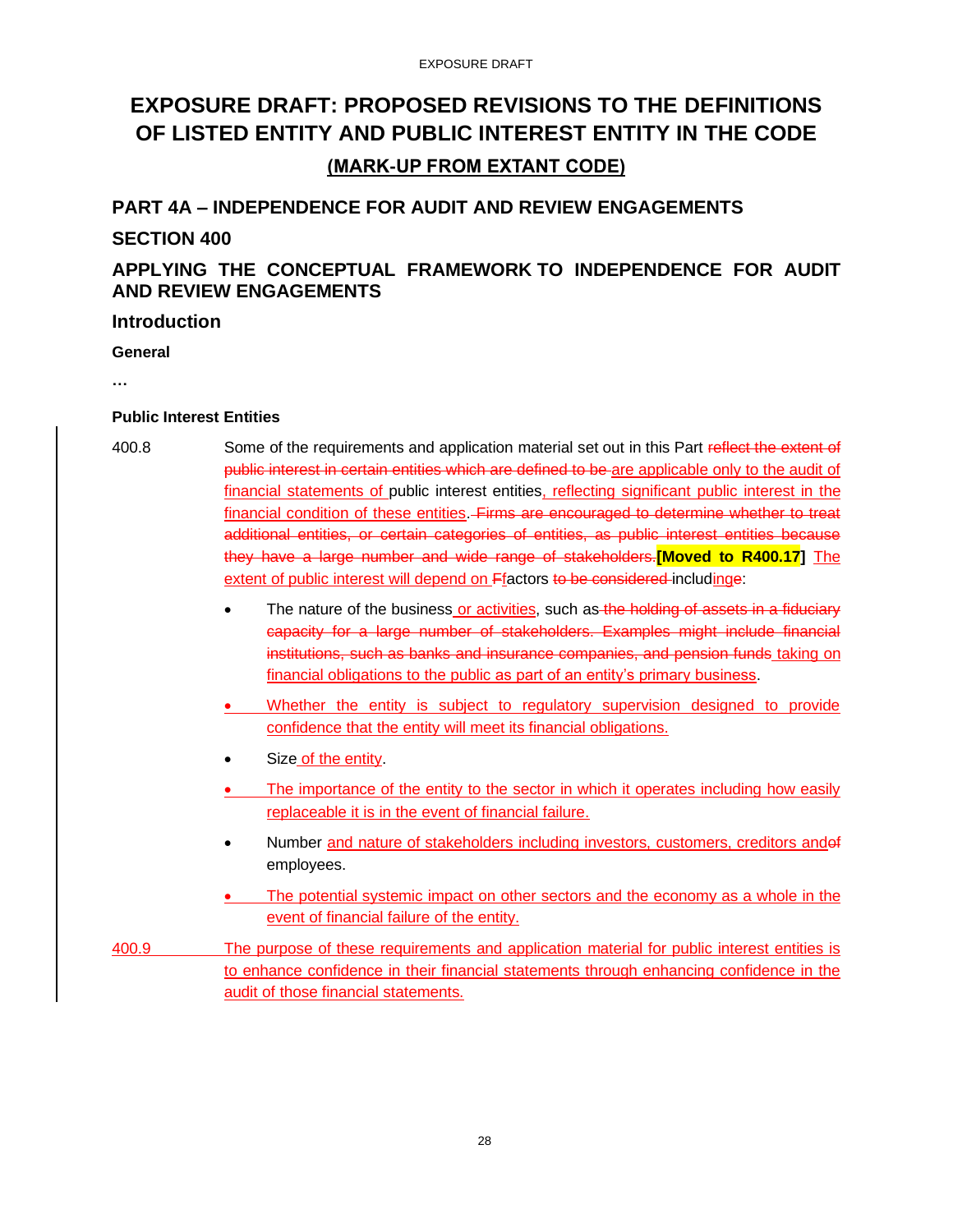### **Reports that Include a Restriction on Use and Distribution**

400.109 An audit report might include a restriction on use and distribution. If it does and the conditions set out in Section 800 are met, then the independence requirements in this Part may be modified as provided in Section 800.

### **Assurance Engagements other than Audit and Review Engagements**

 $400.110$  Independence standards for assurance engagements that are not audit or review engagements are set out in Part 4B – *Independence for Assurance Engagements Other than Audit and Review Engagements*.

# **Requirements and Application Material**

### **General**

- **R400.121** A firm performing an audit engagement shall be independent.
- **R400.132** A firm shall apply the conceptual framework set out in Section 120 to identify, evaluate and address threats to independence in relation to an audit engagement.

### **Public Interest Entities**

**R400.14** For the purposes of this Part, a firm shall treat an entity as a public interest entity when it falls within any of the following categories:

- **(a)** A publicly traded entity;
- **(b)** An entity one of whose main functions is to take deposits from the public;
- **(c)** An entity one of whose main functions is to provide insurance to the public;
- **(d)** An entity whose function is to provide post-employment benefits;
- **(e)** An entity whose function is to act as a collective investment vehicle and which issues redeemable financial instruments to the public; or
- **(f)** An entity specified as such by law or regulation to meet the objective set out in paragraph 400.9.
- 400.14 A1 When terms other than public interest entity (such as listed entity) are applied to entities by law or regulation to meet the objective set out in paragraph 400.9, such terms are regarded as equivalent terms. However, if law or regulation designates entities as "public interest entities" for reasons unrelated to the objective set out in paragraph 400.9, that designation does not mean that such entities are public interest entities for the purposes of the Code.
- **R400.15** A firm shall have regard to law or regulation which provides more explicit definitions of the categories noted in paragraph R400.14 (a) to (e), for example by reference to the legislation under which such functions are performed.
- 400.15 A1 The categories set out in paragraph R400.14 are broadly defined and no recognition is given to any size or other criteria that can be relevant in a specific jurisdiction. The Code therefore provides for those bodies responsible for setting ethics standards for professional accountants to refine these categories by, for example, making reference to local law and regulation governing certain types of entities. Similarly, the Code also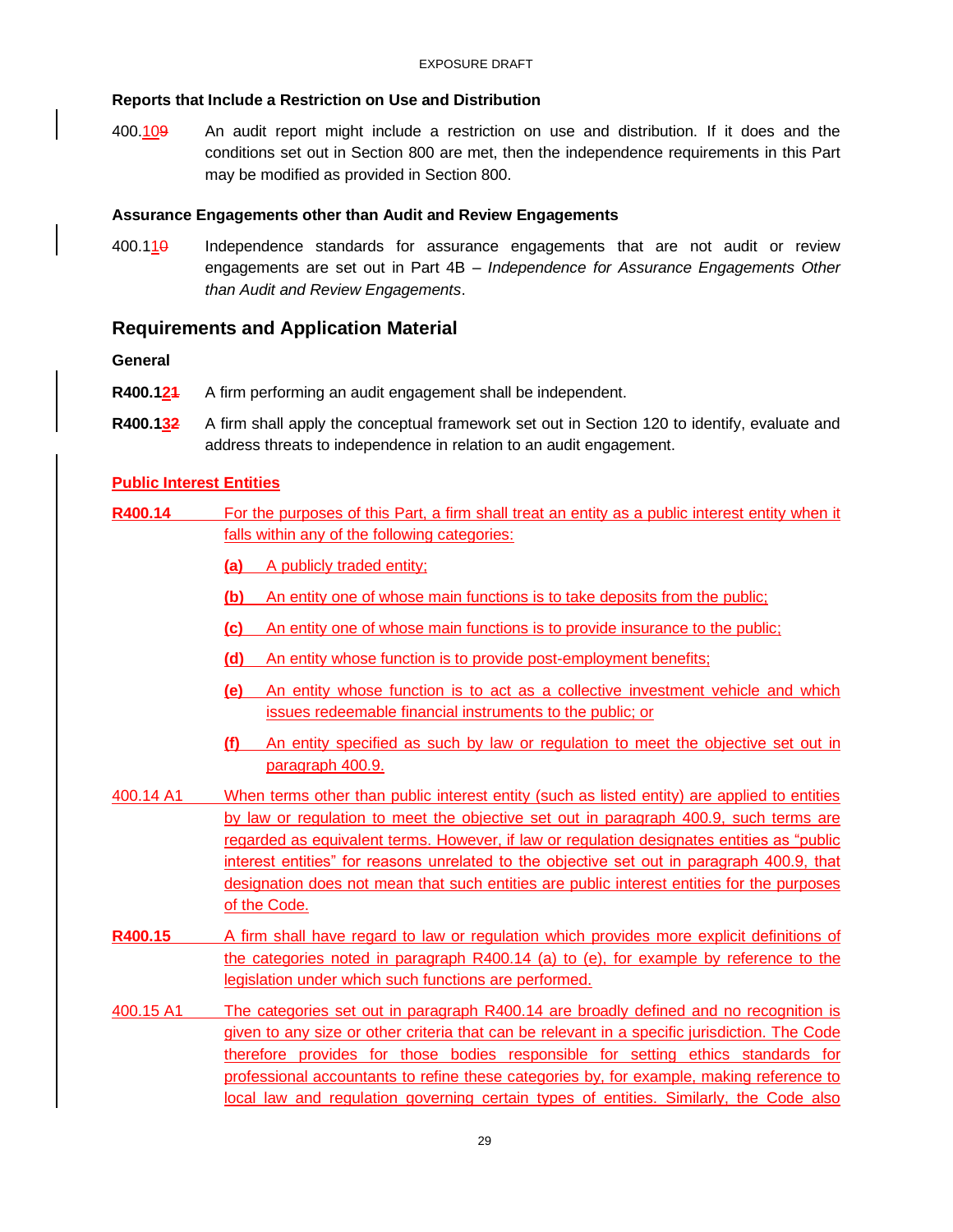provides for such bodies to exclude entities that would otherwise be regarded as falling within one of the broad categories in paragraph R400.14 for reasons relating to, for example, size or particular organizational structure.

- **R400.16 [Moved from 400.8]** A Ffirms are encouragedshall -to determine whether to treat additional entities, or certain categories of entities, as public interest entities-because they have a large number and wide range of stakeholders. When making this determination, the firm shall take into account whether a reasonable and informed third party would be likely to conclude such entities should be treated as public interest entities.
- 400.16 A1 In addition to the factors listed in paragraph 400.8, factors to consider when determining whether additional entities or certain categories of entities should be treated as public interest entities include:
	- Whether the entity has been specified as not being a public interest entity by law or regulation.
	- Whether the entity is likely to become a public interest entity in the near future.
	- Whether in similar circumstances the firm or a predecessor firm has treated the entity as a public interest entity.
	- Whether in similar circumstances the firm has treated other entities as a public interest entity.
	- Whether the entity or other stakeholders requested the firm to treat the entity as a public interest entity and, if so, whether there are any reasons for not meeting this request.
	- The entity's corporate governance arrangements, for example whether those charged with governance are distinct from the owners or management.
- **R400.17** A firm shall publicly disclose if an audit client has been treated as a public interest entity.

#### **[Paragraphs 400.1318 to 400.19 are intentionally left blank]**

**R400.20** As defined, an audit client that is a listed entitypublicly traded entity (including any modifications made by law or regulation) includes all of its related entities. For all other entities, references to an audit client in this Part include related entities over which the client has direct or indirect control. When the audit team knows, or has reason to believe, that a relationship or circumstance involving any other related entity of the client is relevant to the evaluation of the firm's independence from the client, the audit team shall include that related entity when identifying, evaluating and addressing threats to independence.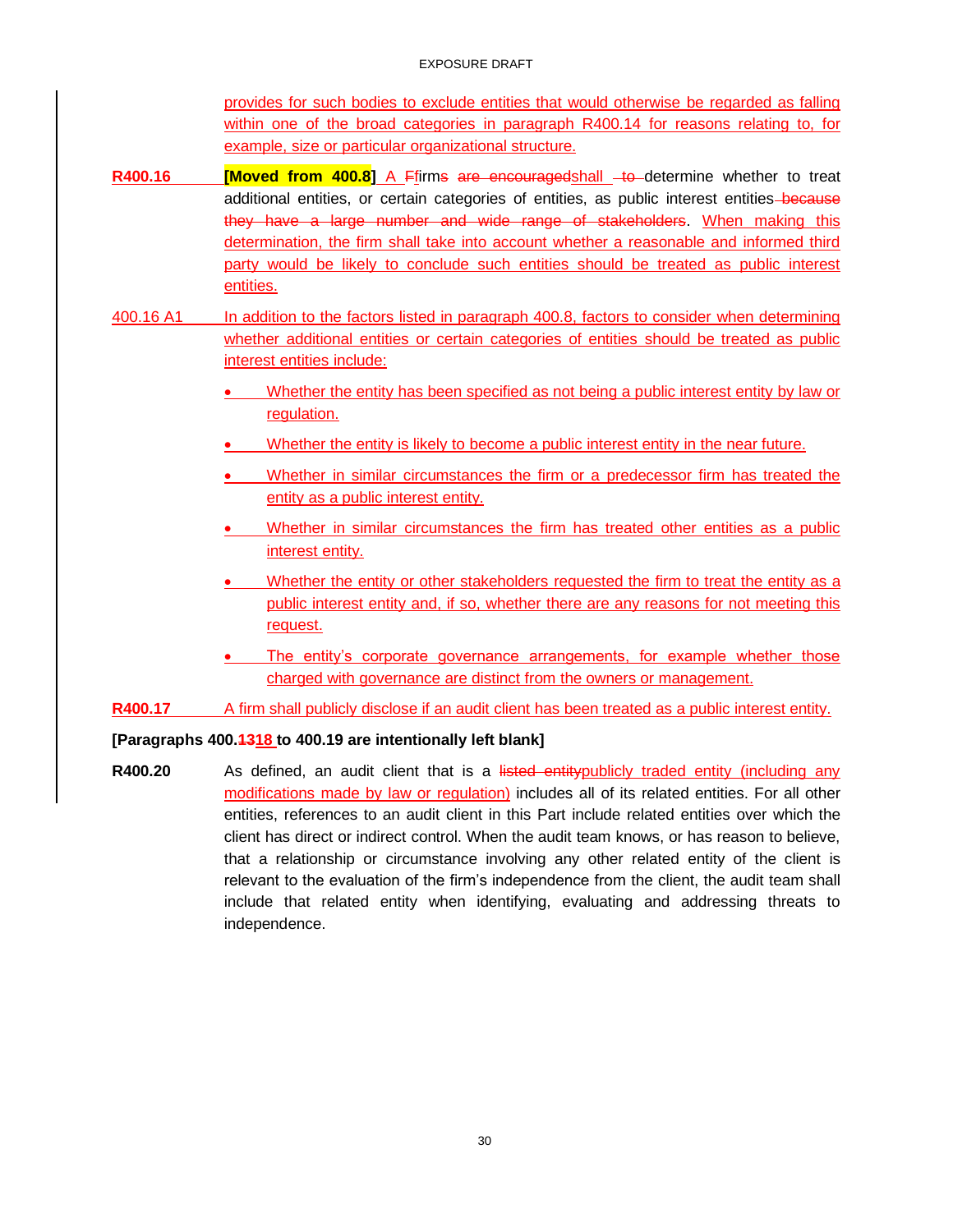#### EXPOSURE DRAFT

# **PROPOSED CONSEQUENTIAL AND CONFORMING AMENDMENTS**

### **(MARK-UP FROM EXTANT CODE)**

# **PART 3 - PROFESSIONAL ACCOUNTANTS IN PUBLIC PRACTICE**

## **SECTION 300**

# **APPLYING THE CONCEPTUAL FRAMEWORK – PROFESSIONAL ACCOUNTANTS IN PUBLIC PRACTICE**

---

# **Requirements and Application Material**

---

### **Evaluating Threats**

---

*Consideration of New Information or Changes in Facts and Circumstances*

- *---*
- 300.7 A7 Examples of new information or changes in facts and circumstances that might impact the level of a threat include:
	- When the scope of a professional service is expanded.
	- When the client becomes a **listedpublicly traded** entity or acquires another business unit.
	- When the firm merges with another firm.
	- When the professional accountant is jointly engaged by two clients and a dispute emerges between the two clients.
	- When there is a change in the professional accountant's personal or immediate family relationships.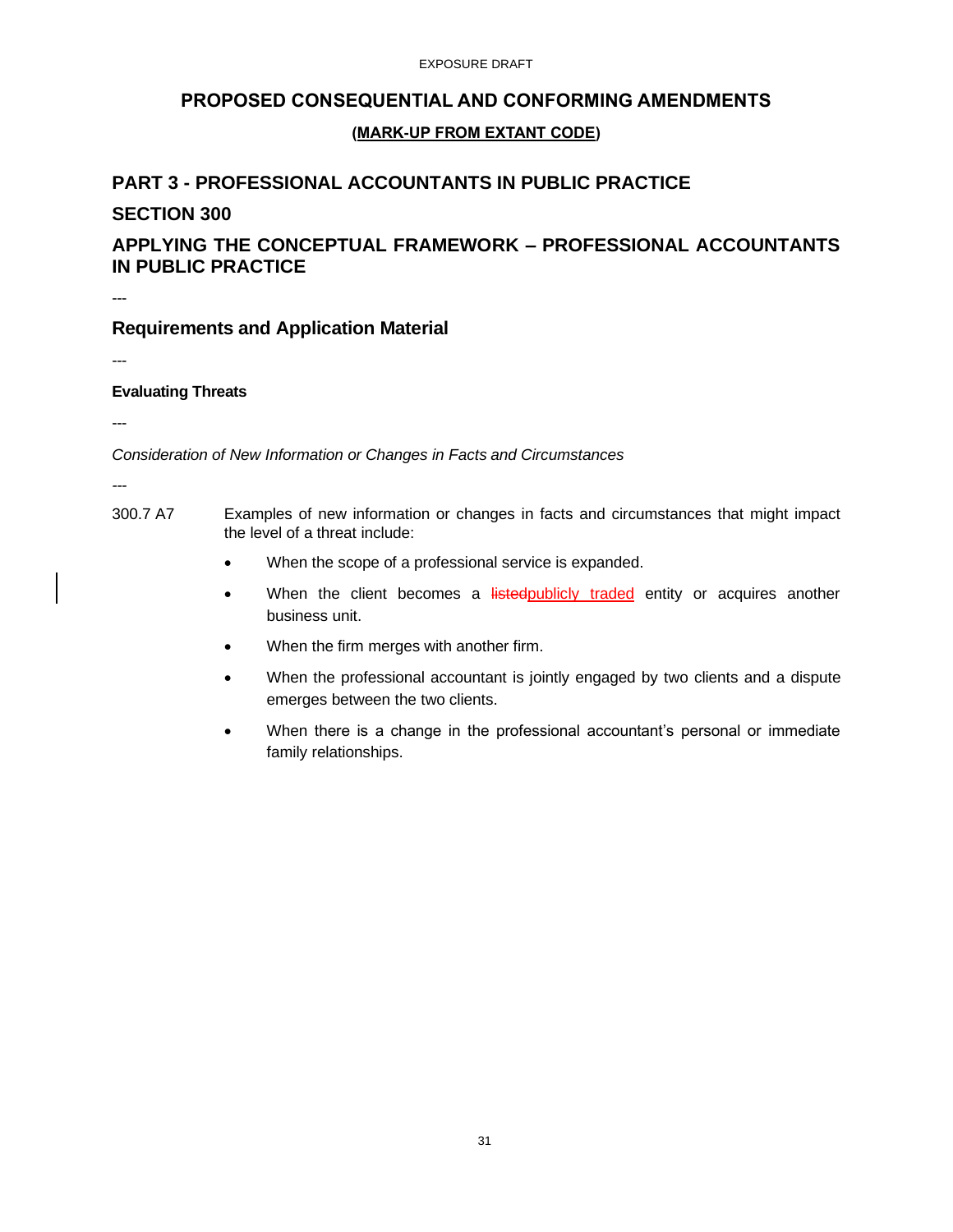EXPOSURE DRAFT

# **GLOSSARY, INCLUDING LISTS OF ABBREVIATIONS**

| Audit                  | In Part 4A, the term "audit" applies equally to "review."                                                                                                                                                                                                                                                                                                                                                                                                                                                                                    |
|------------------------|----------------------------------------------------------------------------------------------------------------------------------------------------------------------------------------------------------------------------------------------------------------------------------------------------------------------------------------------------------------------------------------------------------------------------------------------------------------------------------------------------------------------------------------------|
| Audit client           | An entity in respect of which a firm conducts an audit engagement. When the client<br>is a listed-publicly traded entity, audit client will always include its related entities.<br>When the audit client is not a listed-publicly traded entity, audit client includes<br>those related entities over which the client has direct or indirect control. (See also<br>paragraph R400.20.)                                                                                                                                                     |
|                        | In Part 4A, the term "audit client" applies equally to "review client."                                                                                                                                                                                                                                                                                                                                                                                                                                                                      |
|                        |                                                                                                                                                                                                                                                                                                                                                                                                                                                                                                                                              |
| Key audit partner      | The engagement partner, the individual responsible for the engagement quality<br>control review, and other audit partners, if any, on the engagement team who<br>make key decisions or judgments on significant matters with respect to the audit of<br>the financial statements on which the firm will express an opinion. Depending upon<br>the circumstances and the role of the individuals on the audit, "other audit partners"<br>might include, for example, audit partners responsible for significant subsidiaries or<br>divisions. |
| <b>Listed Entity</b>   | An entity whose shares, stock or debt are quoted or listed on a recognized stock<br>exchange, or are marketed under the regulations of a recognized stock exchange<br>or other equivalent body.                                                                                                                                                                                                                                                                                                                                              |
| May                    | This term is used in the Code to denote permission to take a particular action in<br>certain circumstances, including as an exception to a requirement. It is not used to<br>denote possibility.                                                                                                                                                                                                                                                                                                                                             |
|                        |                                                                                                                                                                                                                                                                                                                                                                                                                                                                                                                                              |
| Proposed accountant    | A professional accountant in public practice who is considering accepting an audit<br>appointment or an engagement to perform accounting, tax, consulting or similar<br>professional services for a prospective client (or in some cases, an existing client).                                                                                                                                                                                                                                                                               |
| Public interest entity | $(a)$ A listed entity; or                                                                                                                                                                                                                                                                                                                                                                                                                                                                                                                    |
|                        | $(b)$ An entity:                                                                                                                                                                                                                                                                                                                                                                                                                                                                                                                             |
|                        | (i) Defined by regulation or legislation as a public interest entity; or                                                                                                                                                                                                                                                                                                                                                                                                                                                                     |
|                        | (ii) For which the audit is required by regulation or legislation to be<br>conducted in compliance with the same independence requirements that apply to<br>the audit of listed entities. Such regulation might be promulgated by any relevant<br>regulator, including an audit regulator.                                                                                                                                                                                                                                                   |
|                        | Other entities might also be considered to be public interest entities, as set out in<br>paragraph 400.8                                                                                                                                                                                                                                                                                                                                                                                                                                     |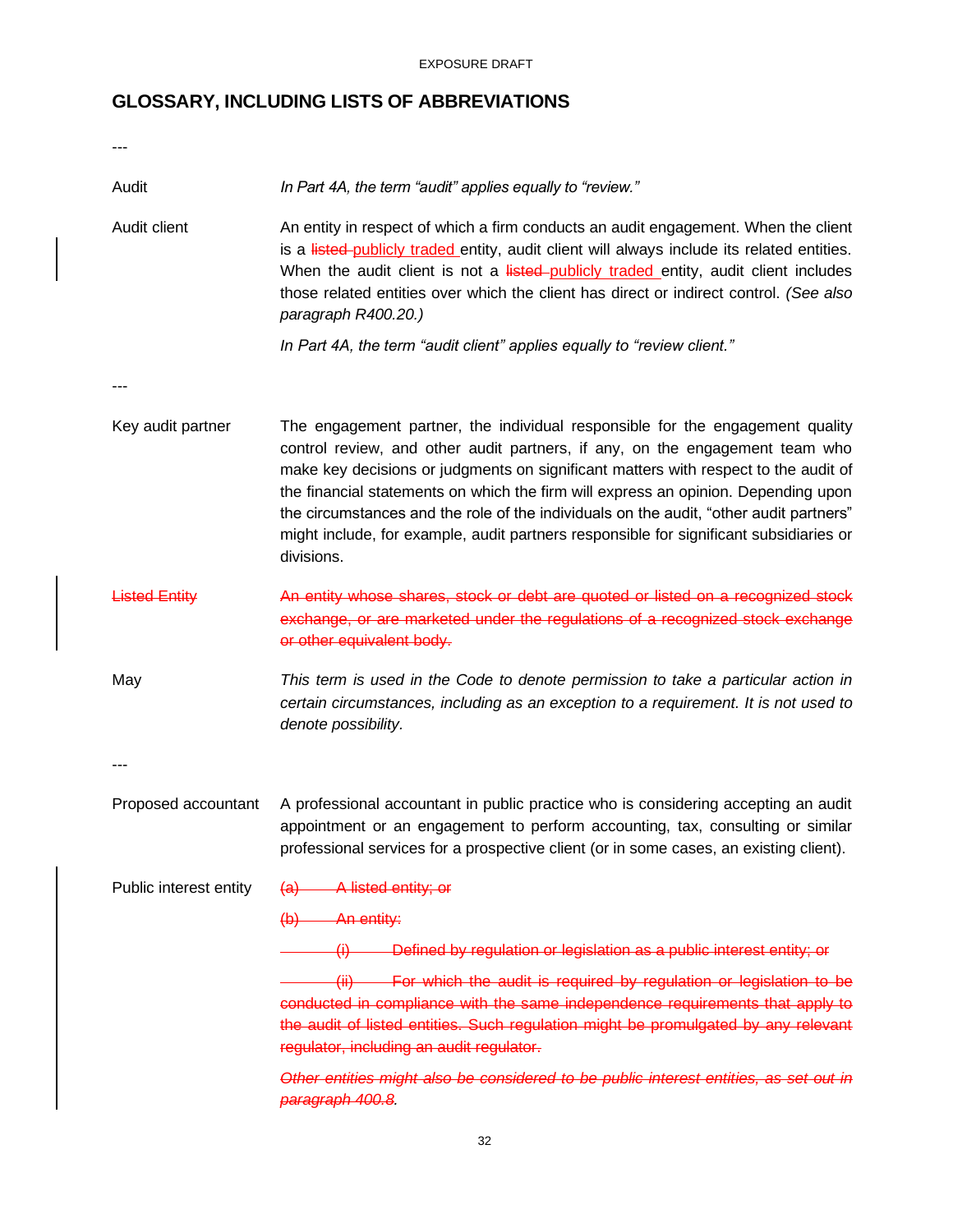#### EXPOSURE DRAFT

For the purposes of Part 4A, an entity is a public interest entity when it falls within any of the following categories:

**(a)** A publicly traded entity;

- **(b)** An entity one of whose main functions is to take deposits from the public;
- **(c)** An entity one of whose main functions is to provide insurance to the public;
- **(d)** An entity whose function is to provide post-employment benefits;
- **(e)** An entity whose function is to act as a collective investment vehicle and which issues redeemable financial instruments to the public; or
- **(f)** An entity specified as such by law or regulation to meet the objective set out in paragraph 400.9.

*The Code provides for the categories to be revised or entities to be excluded as described in paragraph 400.15 A1.*

Publicly traded entity An entity that issues financial instruments that are transferrable and publicly traded.

Reasonable informed third party Reasonable and informed third party test and *The reasonable and informed third party test is a consideration by the professional accountant about whether the same conclusions would likely be reached by another party. Such consideration is made from the perspective of a reasonable and informed third party, who weighs all the relevant facts and circumstances that the accountant knows, or could reasonably be expected to know, at the time that the conclusions are made. The reasonable and informed third party does not need to be an accountant, but would possess the relevant knowledge and experience to understand and evaluate the appropriateness of the accountant's conclusions in an impartial manner.* 

*These terms are described in paragraph R120.5 A4.*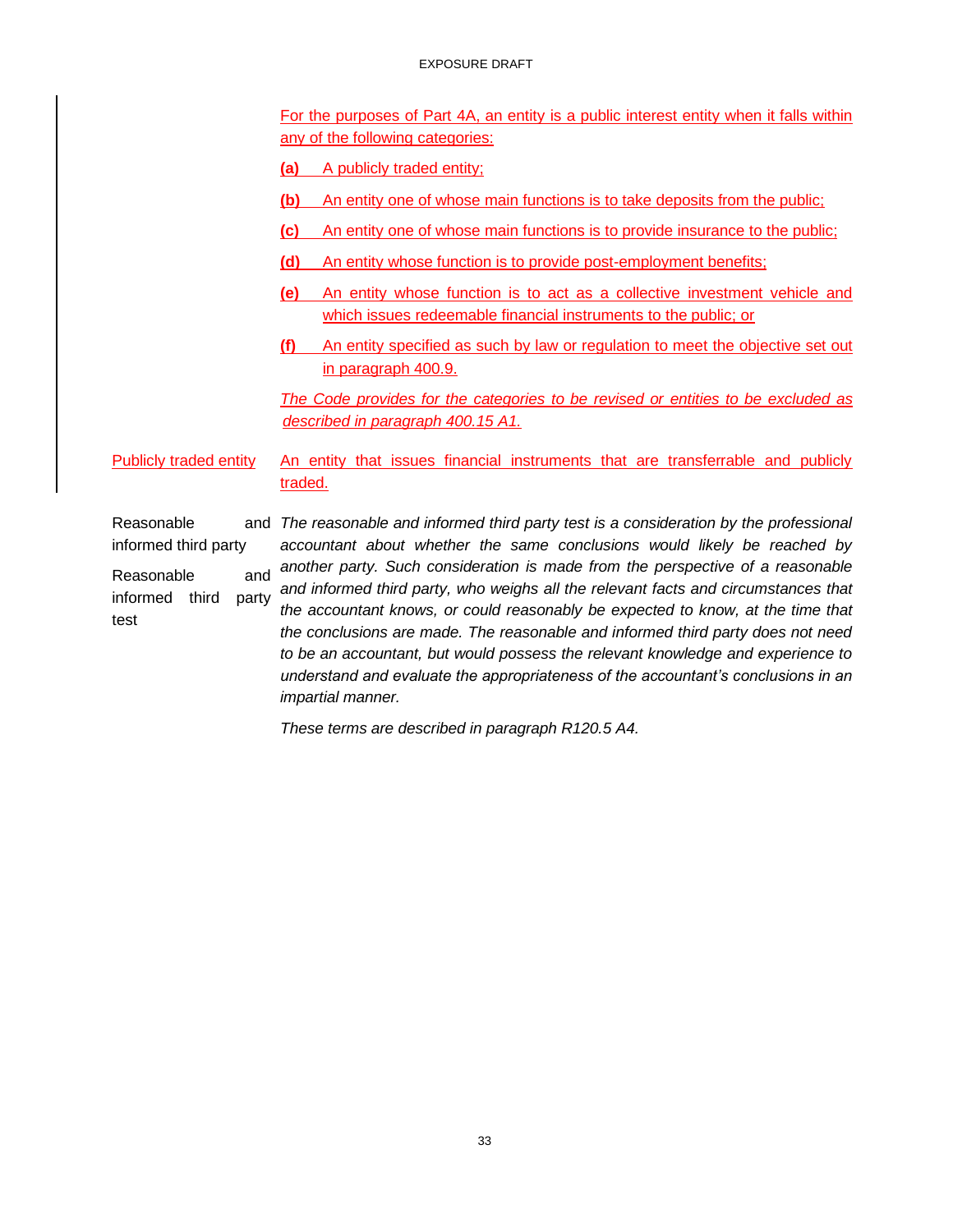<span id="page-33-0"></span>The *International Code of Ethics for Professional Accountants (including International Independence Standards)*, Exposure Drafts, Consultation Papers, and other IESBA publications are published by, and copyright of, IFAC.

The IESBA and IFAC do not accept responsibility for loss caused to any person who acts or refrains from acting in reliance on the material in this publication, whether such loss is caused by negligence or otherwise.

The 'International Ethics Standards Board for Accountants, '*International Code of Ethics for Professional Accountants (including International Independence Standards)*', 'International Federation of Accountants', 'IESBA', 'IFAC', the IESBA logo, and IFAC logo are trademarks of IFAC, or registered trademarks and service marks of IFAC in the US and other countries.

Copyright © January 2021 by the International Federation of Accountants (IFAC). All rights reserved. Permission is granted to make copies of this work to achieve maximum exposure and feedback provided that each copy bears the following credit line: "*Copyright © January 2021 by the International Federation of Accountants (IFAC). All rights reserved. Used with permission of IFAC. Permission is granted to make copies of this work to achieve maximum exposure and feedback*."